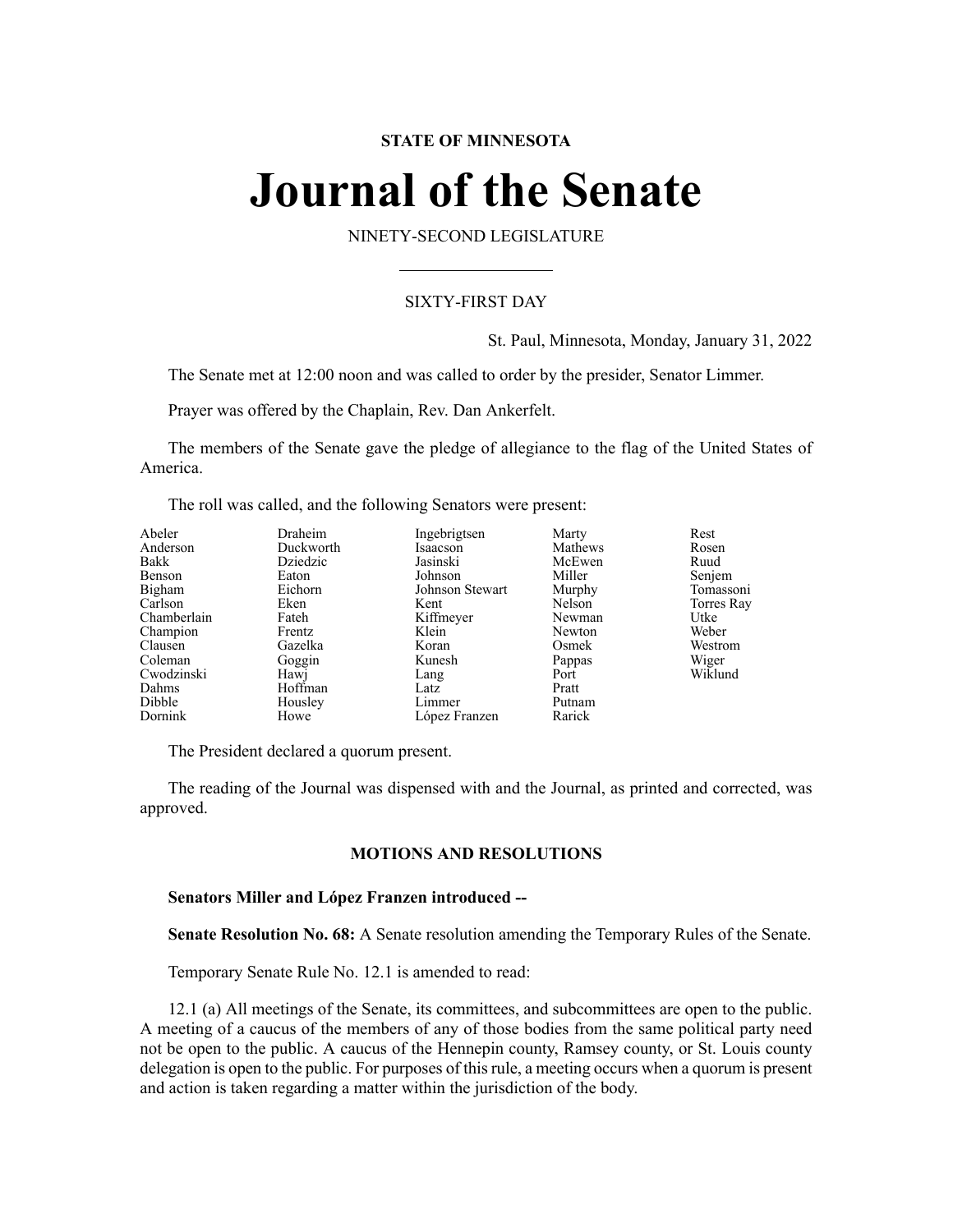(b) Until the adjournment of the 2022 regular session, senate committee and subcommittee meetings may be held using alternative means that permit remote participation and voting, subject to this rule. Remote meetings under this rule may also be held: (1) during any peacetime emergency declared by the Governor that is related to the infectious disease known as COVID-19; (2) during a special session; or (3) by the Committee on Rules and Administration at any time. Compliance with this rule meets the requirements of Minnesota Statutes, section 3.055. The alternative means used to conduct a hearing under thisrule must ensure that all members of the committee participating in the hearing can see and hear one another, and that all witnesses are also visible and audible to the members participating during the witness's testimony, with the ability for witnesses to see and hear the members participating during the witness's testimony. If a member participating in a hearing held under this rule verbally affirms during the course of the hearing that the member's Internet connection prevents the member from establishing a visual connection to the hearing, the member may participate using only an audio connection to the hearing. Any meeting using alternative means must be contemporaneously available electronically to the public. The notice provided for the hearing must specify how members of the public may access and monitor the meeting. All of the requirements of Senate Rule 12 apply to hearings held under this paragraph unless otherwise excepted.

Temporary Senate Rule No. 40.7 is amended to read:

40.7 During a special session or a peacetime public health emergency, and until the adjournment of the 2022 regular session, a member may vote on a question from a location outside the Senate chamber, in accordance with Rule 40.8. For the purposes of this rule, "peacetime public health emergency" means any peacetime emergency declared by the Governor in an executive order that relates to the infectious disease known as COVID-19.

Senator Miller moved the adoption of the foregoing resolution. The motion prevailed. So the resolution was adopted.

Pursuant to Rule 14.1, the following members intend to vote under Rule 40.7: Dibble, Eaton, Rest, and Torres Ray (Colombia).

#### **MOTIONS AND RESOLUTIONS - CONTINUED**

Without objection, remaining on the Order of Business of Motions and Resolutions, the Senate reverted to the Order of Business of Executive and Official Communications.

# **EXECUTIVE AND OFFICIAL COMMUNICATIONS**

The following communication was received.

January 30, 2022

The Honorable Cal R. Ludeman Secretary of the Senate

Dear Secretary Ludeman:

I hereby resign as President of the Senate, effective January 30, 2022.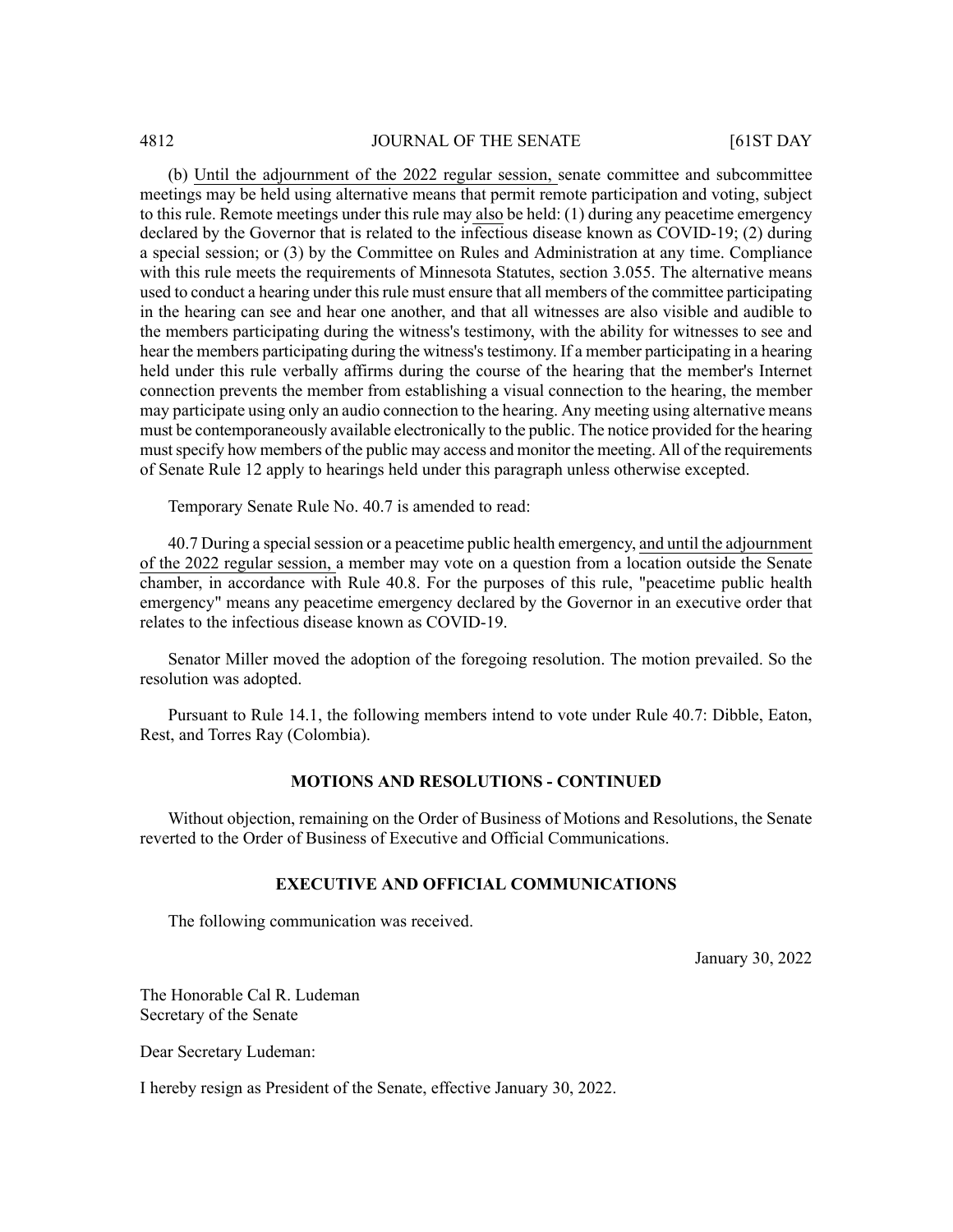It has been an honor to serve the Senate as President for the last three years. I want to express my appreciation to the members of the Senate for allowing me to serve them as the presiding officer of the Senate.

> Sincerely, Jeremy R. Miller Senate District 28

#### **ELECTION OF PRESIDENT**

Senator Goggin nominated Senator David J. Osmek for President.

Senator Marty nominated Senator Charles W. Wiger for President.

The question was taken on the election of the President.

The roll was called. The following Senators voted for Senator David J. Osmek:

| Abeler<br>Anderson<br>Bakk<br>Benson<br>Chamberlain<br>Coleman<br>Dahms<br>Dornink | Draheim<br>Duckworth<br>Eichorn<br>Gazelka<br>Goggin<br>Housley<br>Howe<br>Ingebrigtsen | Jasinski<br>Johnson<br>Kiffmeyer<br>Koran<br>Lang<br>Limmer<br>Mathews<br>Miller | Nelson<br>Newman<br>Osmek<br>Pratt<br>Rarick<br>Rosen<br>Ruud | Tomassoni<br>Utke<br>Weber<br>Westrom |
|------------------------------------------------------------------------------------|-----------------------------------------------------------------------------------------|----------------------------------------------------------------------------------|---------------------------------------------------------------|---------------------------------------|
|                                                                                    |                                                                                         |                                                                                  | Senjem                                                        |                                       |

The following Senators voted for Senator Charles W. Wiger:

| Bigham     | Eaton    | Johnson Stewart | McEwen | Torres Ray |
|------------|----------|-----------------|--------|------------|
| Carlson    | Eken     | Kent            | Murphy | Wiger      |
| Champion   | Fateh    | Klein           | Newton | Wiklund    |
| Clausen    | Frentz   | Kunesh          | Pappas |            |
| Cwodzinski | Hawi     | Latz            | Port   |            |
| Dibble     | Hoffman  | López Franzen   | Putnam |            |
| Dziedzic   | Isaacson | Marty           | Rest   |            |

Pursuant to Rule 40, Senator Frentz cast the vote for Charles W. Wiger on behalf of the following Senators: Dibble, Eaton, Rest, and Torres Ray.

Senator David J. Osmek received 36 votes of the members of the Senate and was duly elected President of the Senate.

Senator Charles W. Wiger received 31 votes of the members of the Senate.

# **OATH OF OFFICE**

President-elect David J. Osmek took the oath of office as administered by the Honorable G. Barry Anderson, Associate Justice of the Supreme Court.

Senator Osmek briefly addressed the Senate in accepting the office of President.

# **ELECTION OF OFFICERS**

Senator Miller nominated Bryan Pierick for Assistant Sergeant at Arms.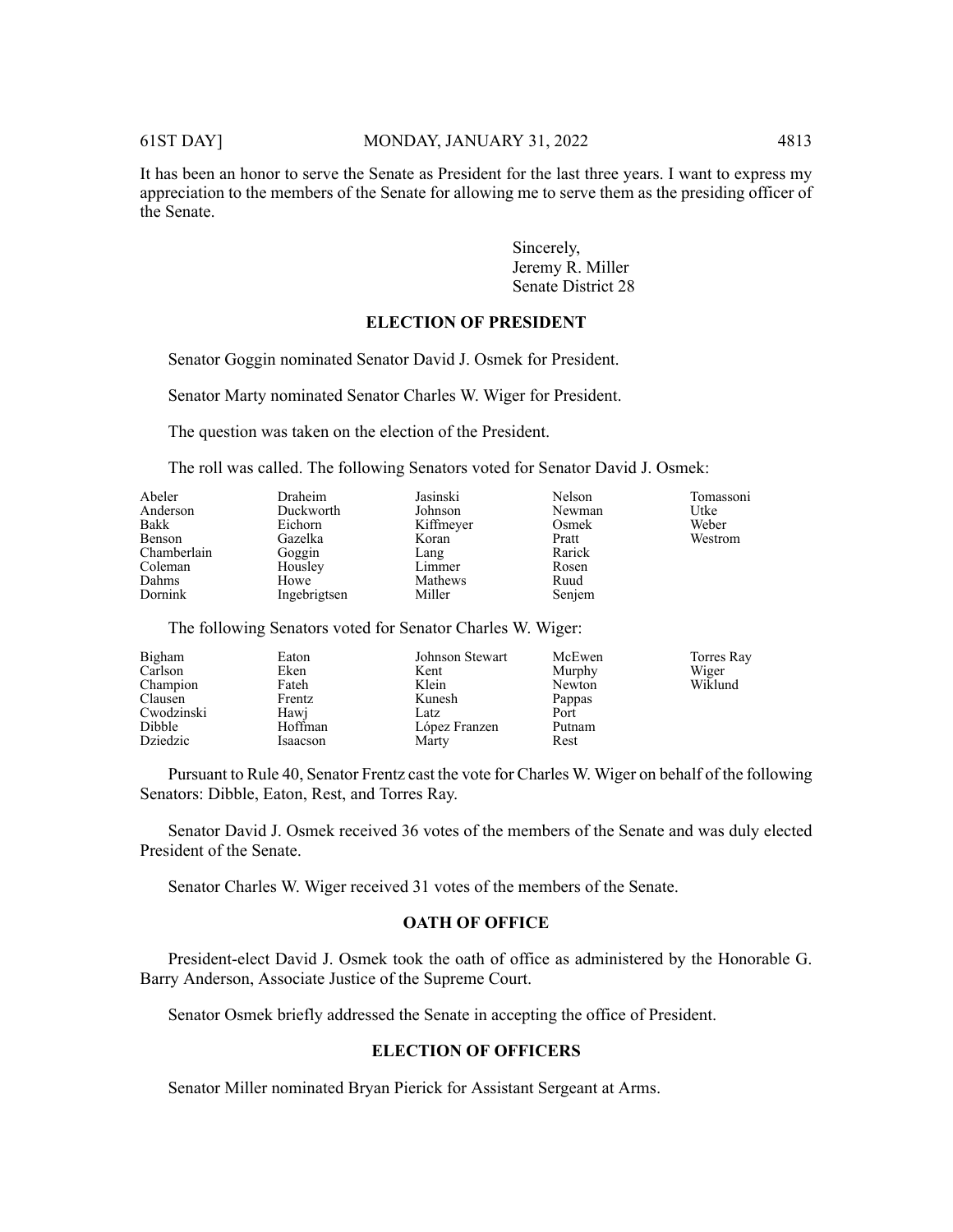The question was taken on the election of the Assistant Sergeant at Arms.

| Abeler      | Draheim   | Ingebrigtsen    | Marty   | Rest       |
|-------------|-----------|-----------------|---------|------------|
| Anderson    | Duckworth | Isaacson        | Mathews | Rosen      |
| Bakk        | Dziedzic  | Jasinski        | McEwen  | Ruud       |
| Benson      | Eaton     | Johnson         | Miller  | Senjem     |
| Bigham      | Eichorn   | Johnson Stewart | Murphy  | Tomassoni  |
| Carlson     | Eken      | Kent            | Nelson  | Torres Ray |
| Chamberlain | Fateh     | Kiffmeyer       | Newman  | Utke       |
| Champion    | Frentz    | Klein           | Newton  | Weber      |
| Clausen     | Gazelka   | Koran           | Osmek   | Westrom    |
| Coleman     | Goggin    | Kunesh          | Pappas  | Wiger      |
| Cwodzinski  | Hawj      | Lang            | Port    | Wiklund    |
| Dahms       | Hoffman   | Latz            | Pratt   |            |
| Dibble      | Housley   | Limmer          | Putman  |            |
| Dornink     | Howe      | López Franzen   | Rarick  |            |

The roll was called. The following Senators voted for Bryan Pierick:

Pursuant to Rule 40, Senator Frentz cast the vote for Bryan Pierick on behalf of the following Senators: Dibble, Eaton, Rest, and Torres Ray.

Bryan Pierick received 67 votes of the members of the Senate and was duly elected Assistant Sergeant at Arms.

### **OATH OF OFFICE**

The Assistant Sergeant at Arms advanced to the Bar of the Senate and took the oath of office as administered by the Honorable G. Barry Anderson.

# **MOTIONS AND RESOLUTIONS - CONTINUED**

#### **Senators Miller and López Franzen introduced --**

**Senate Resolution No. 69:** A Senate resolution naming a Majority Leader and a Minority Leader.

BE IT RESOLVED, by the Senate of the State of Minnesota:

The Senate Majority Leader is Jeremy R. Miller. The Senate Minority Leader is Melisa López Franzen.

Senator Miller moved the adoption of the foregoing resolution. The motion prevailed. So the resolution was adopted.

#### **Senators Miller and López Franzen introduced --**

**Senate Resolution No. 70:** A Senate resolution relating to the schedule of standing committee meetings.

BE IT RESOLVED, by the Senate of the State of Minnesota: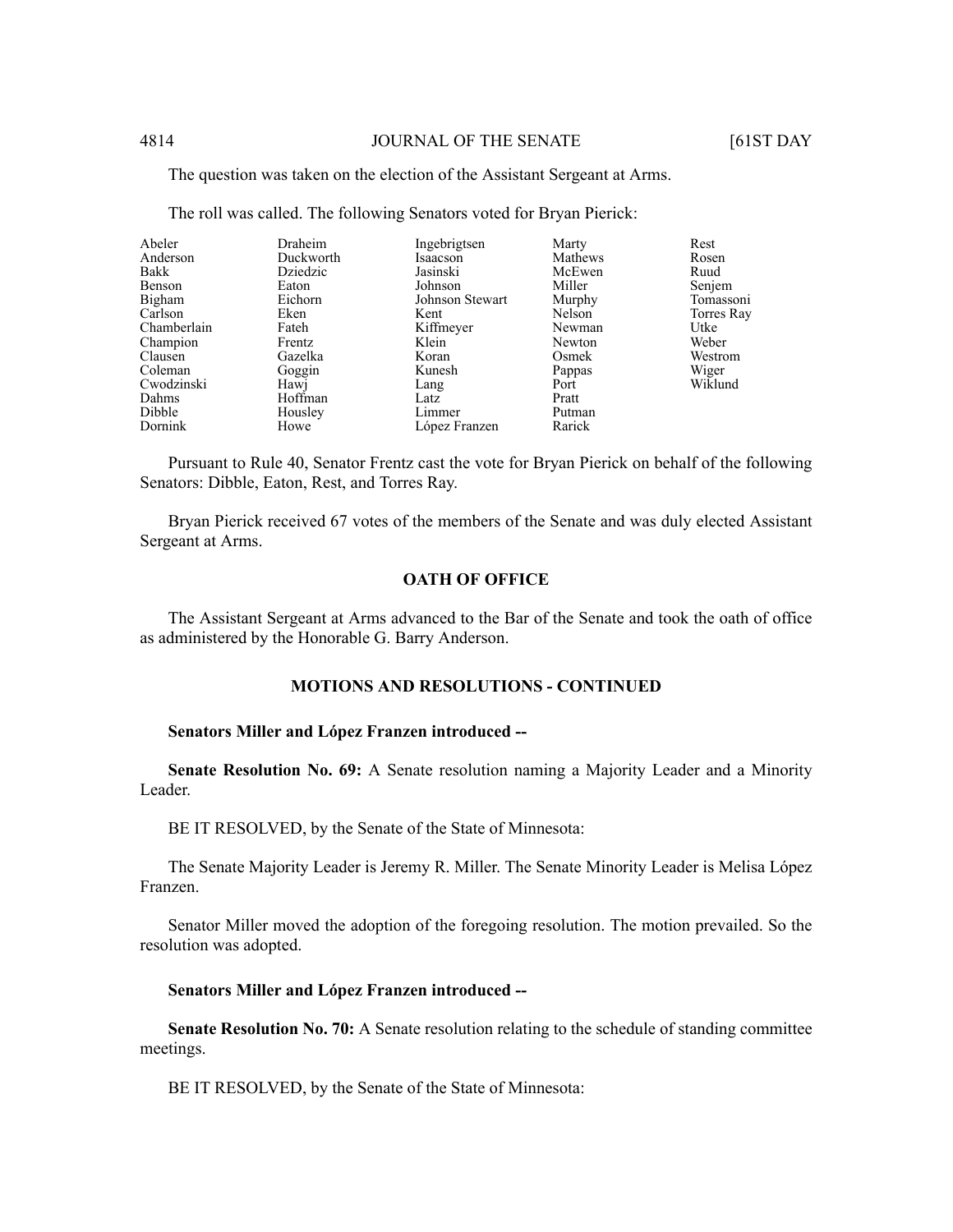That Senate Resolution No. 3 relating to the schedule of standing committee meetings, 2021 Senate Permanent Journal pages 7 to 9, be amended as follows:

Page 2, delete lines 5 to 7 and insert:

| <b>Finance/Ruud</b> |                                                 | <b>Environment and Natural Resources Policy and Legacy</b> |          |                    |
|---------------------|-------------------------------------------------|------------------------------------------------------------|----------|--------------------|
| 3233 MSB            | 4913                                            | M.W                                                        | 1150 MSB | $1:00 - 2:30$ p.m. |
|                     | Page 3, delete lines 6 to 7 and insert:         |                                                            |          |                    |
|                     | <b>Transportation Finance and Policy/Newman</b> |                                                            |          |                    |
| 3105 MSB            | 4131                                            | T, Th                                                      | 1200 MSB | $3:00 - 4:30$ p.m. |

Senator Miller moved the adoption of the foregoing resolution. The motion prevailed. So the resolution was adopted.

# **Senators Miller and López Franzen introduced --**

**Senate Resolution No. 71:** A Senate resolution relating to the attendance of members of standing committees at meetings and seminars; providing for the payment of expenses.

BE IT RESOLVED, by the Senate of the State of Minnesota:

For the 2022 session of the 92nd Legislature, members of a standing committee orsubcommittee of the Senate, and employees thereof, upon approval of the Committee on Rules and Administration or its chair, may be reimbursed as provided in this resolution for attendance at meetings and seminars, including, but not limited to, meetings of the National Conference of State Legislatures and the Council of State Governments and their committees, on subjects within the jurisdiction of the standing committee or subcommittee.

Expenses incurred in attending these meetings and seminars must be paid by the Secretary of the Senate with warrants drawn on the Senate legislative expense fund.

Senator Miller moved the adoption of the foregoing resolution.

The question was taken on the adoption of the resolution.

The roll was called, and there were yeas 67 and nays 0, as follows:

Those who voted in the affirmative were:

| Abeler      | <b>Dibble</b> | Hawj            | Koran         | Newman |
|-------------|---------------|-----------------|---------------|--------|
| Anderson    | Dornink       | Hoffman         | Kunesh        | Newton |
| Bakk        | Draheim       | Housley         | Lang          | Osmek  |
| Benson      | Duckworth     | Howe            | Latz          | Pappas |
| Bigham      | Dziedzic      | Ingebrigtsen    | Limmer        | Port   |
| Carlson     | Eaton         | Isaacson        | López Franzen | Pratt  |
| Chamberlain | Eichorn       | Jasinski        | Marty         | Putnam |
| Champion    | Eken          | Johnson         | Mathews       | Rarick |
| Clausen     | Fateh         | Johnson Stewart | McEwen        | Rest   |
| Coleman     | Frentz        | Kent            | Miller        | Rosen  |
| Cwodzinski  | Gazelka       | Kiffmeyer       | Murphy        | Ruud   |
| Dahms       | Goggin        | Klein           | Nelson        | Senjem |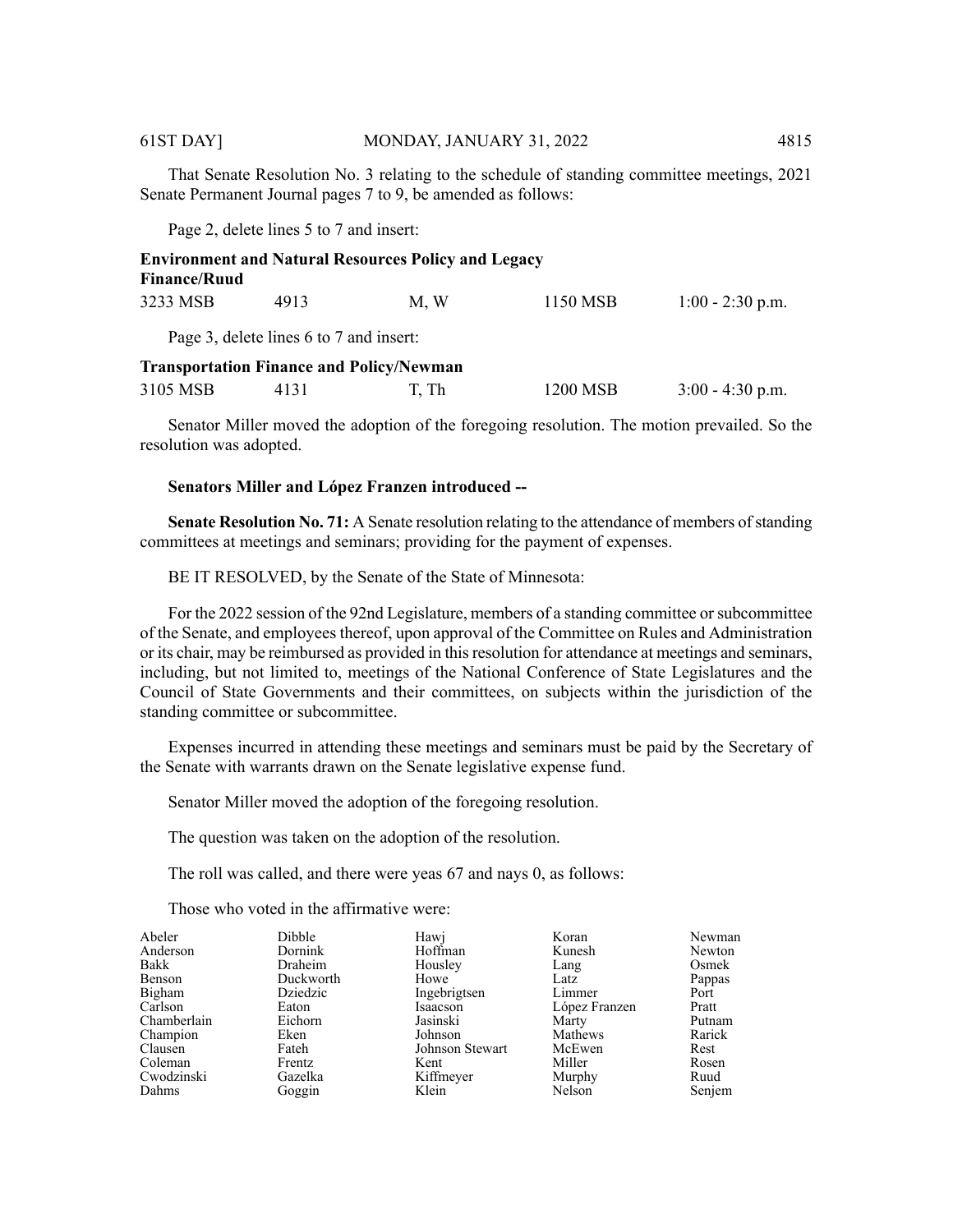| Tomassoni  | Utke  | Westrom | Wiklund |
|------------|-------|---------|---------|
| Torres Ray | Weber | Wiger   |         |

Pursuant to Rule 40, Senator Frentz cast the affirmative vote on behalf of the following Senators: Dibble, Eaton, Rest, and Torres Ray.

The motion prevailed. So the resolution was adopted.

#### **Senators Miller and López Franzen introduced --**

**Senate Resolution No. 72:** A Senate resolution relating to postage.

BE IT RESOLVED, by the Senate of the State of Minnesota:

For the 2022 session of the 92nd Legislature, the Secretary of the Senate shall provide each member of the Senate with a postal service budget not to exceed \$1,300 for calendar year 2022, except as provided in this resolution. The postal service budget provided in this resolution is available until December 31, 2022.

In addition to the postal service budget provided to each member of the Senate in this resolution, the postal service budget for the following members of the Senate may be increased by the amounts indicated:

(a) for each member named as chair of a standing committee in the Senate resolution designating committee assignments, an increase of \$400 for calendar year 2022, for the necessary business of the committee; and

(b) for the Senate Majority Leader and Senate Minority Leader, an increase of \$500 each for calendar year 2022.

Senator Miller moved the adoption of the foregoing resolution.

The question was taken on the adoption of the resolution.

The roll was called, and there were yeas 67 and nays 0, as follows:

| Draheim   | Ingebrigtsen  | Marty                                                                              | Rest                                                                                                      |
|-----------|---------------|------------------------------------------------------------------------------------|-----------------------------------------------------------------------------------------------------------|
| Duckworth | Isaacson      |                                                                                    | Rosen                                                                                                     |
| Dziedzic  | Jasinski      |                                                                                    | Ruud                                                                                                      |
| Eaton     |               |                                                                                    | Senjem                                                                                                    |
| Eichorn   |               |                                                                                    | Tomassoni                                                                                                 |
| Eken      |               |                                                                                    | Torres Ray                                                                                                |
| Fateh     |               |                                                                                    | Utke                                                                                                      |
| Frentz    | Klein         |                                                                                    | Weber                                                                                                     |
| Gazelka   |               |                                                                                    | Westrom                                                                                                   |
| Goggin    |               |                                                                                    | Wiger                                                                                                     |
| Hawj      |               | Port                                                                               | Wiklund                                                                                                   |
| Hoffman   |               |                                                                                    |                                                                                                           |
| Housley   | Limmer        |                                                                                    |                                                                                                           |
| Howe      | López Franzen | Rarick                                                                             |                                                                                                           |
|           |               | Johnson<br>Johnson Stewart<br>Kent<br>Kiffmeyer<br>Koran<br>Kunesh<br>Lang<br>Latz | Mathews<br>McEwen<br>Miller<br>Murphy<br>Nelson<br>Newman<br>Newton<br>Osmek<br>Pappas<br>Pratt<br>Putnam |

Those who voted in the affirmative were:

Pursuant to Rule 40, Senator Frentz cast the affirmative vote on behalf of the following Senators: Dibble, Eaton, Rest, and Torres Ray.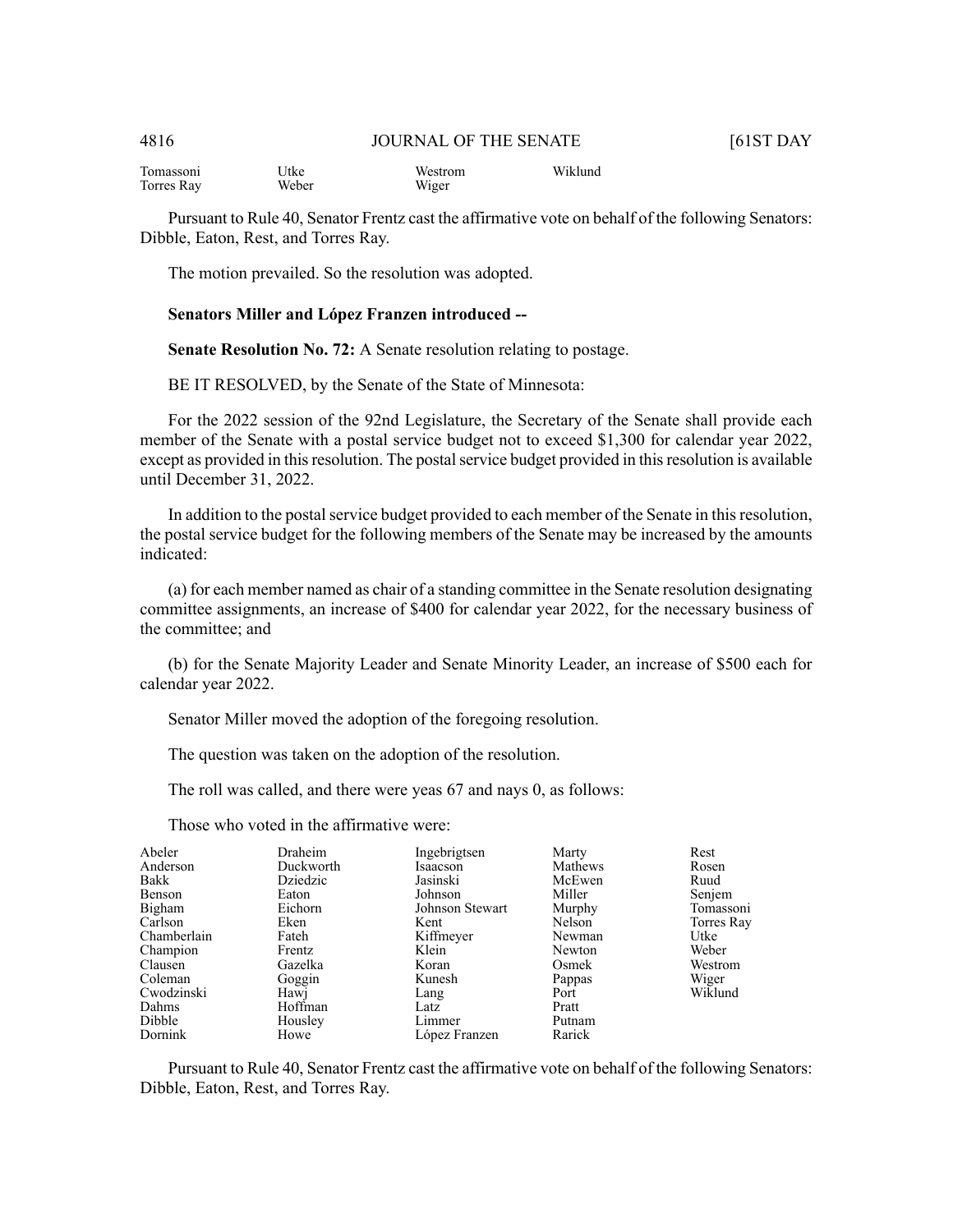The motion prevailed. So the resolution was adopted.

# **MOTIONS AND RESOLUTIONS - CONTINUED**

Without objection, remaining on the Order of Business of Motions and Resolutions, the Senate reverted to the Orders of Business of Executive and Official Communications and Introduction and First Reading of Senate Bills.

#### **EXECUTIVE AND OFFICIAL COMMUNICATIONS**

The following communications were received.

September 17, 2021

The Honorable Jeremy R. Miller President of the Senate

Dear Senator Miller:

Pursuant to Rule 10.6 of the 2021 Temporary Rules of the Senate, we hereby make the following changes in committee membership:

Committee on Taxes - remove Senator Miller and add Senator Gazelka.

Committee on Redistricting - remove Senator Miller and add Senator Jasinski.

Committee on Rules and Administration - remove Senator Kent and add Senator Lόpez Franzen as Ranking Minority Member. Senator Miller will replace Senator Gazelka as Chair of the Committee.

> Sincerely, Paul E. Gazelka Chair, Committee on Rules and Administration

Melisa Lόpez Franzen Minority Leader

December 13, 2021

The Honorable Jeremy R. Miller President of the Senate

Dear Senator Miller:

As Majority Leader of the Minnesota Senate, I hereby make the following appointments:

Pursuant to Laws 2021

First Special Session, chapter 7, article 2, section 74: Remove Dean Gilbertson, Board of Behavioral Health and Therapy, as he submitted a letter of resignation from the Task Force; and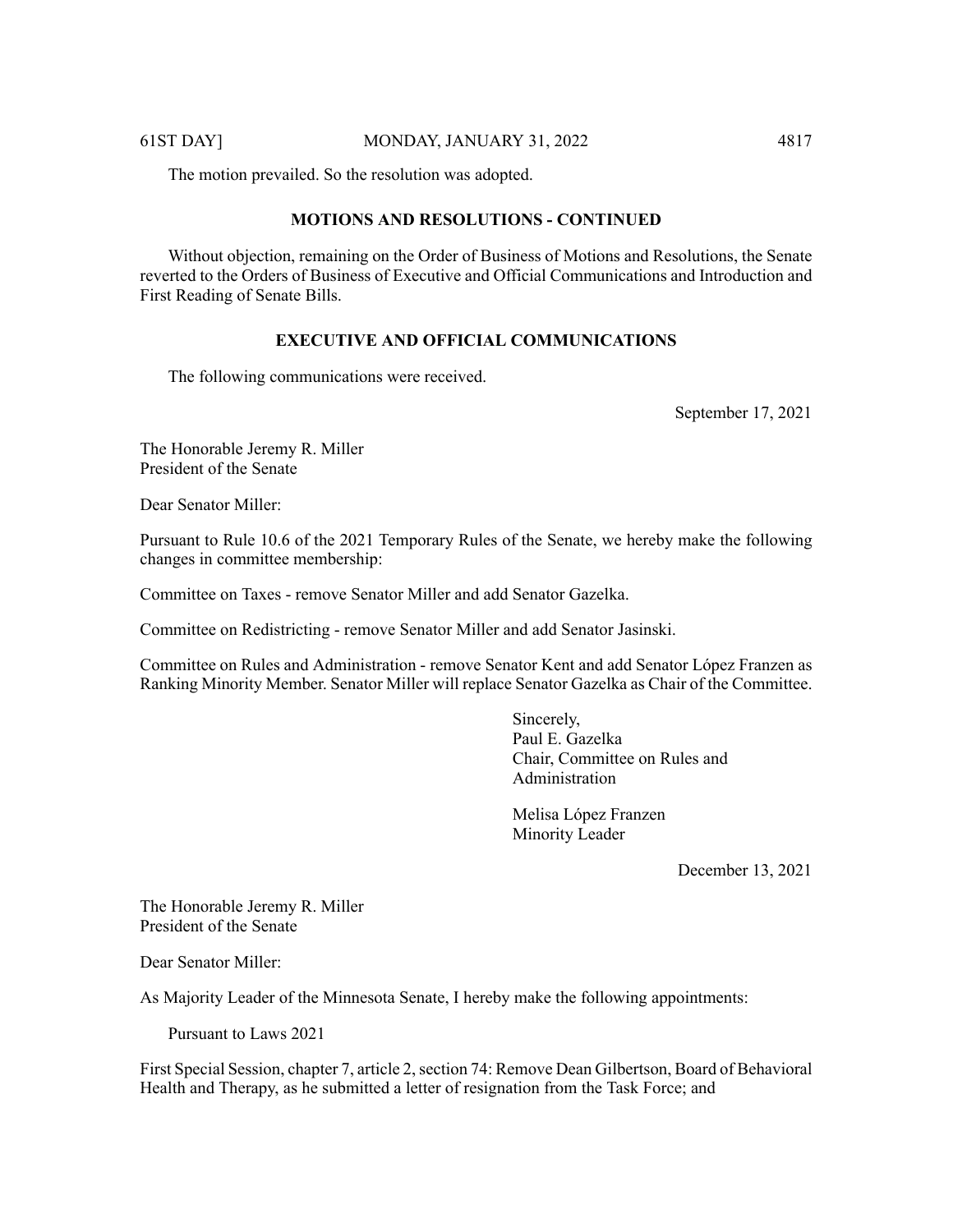# 4818 **JOURNAL OF THE SENATE** [61ST DAY

Appoint Roy Kammer, Board of Behavioral Health and Therapy, representing licensing boards whose licensed providers are subject to the provisions in Minnesota Statutes, section 245C.03, to serve for a term ending upon submission of the final report in subdivision 5 or December 20, 2022, whichever is later.

> Sincerely, Jeremy R. Miller Senate Majority Leader

> > December 13, 2021

The Honorable Jeremy R. Miller President of the Senate

Dear Senator Miller:

As Majority Leader of the Minnesota Senate, I hereby make the following appointments:

Pursuant to Laws 2021

First Special Session, chapter 7, article 2, section 82: Appoint Kim Renner and Nicole Debbaut representing family child care providers from Greater Minnesota; and

Appoint Julie Smith representing family child care providers from the seven-county metropolitan area; and

Appoint Hollee Saville and Sherry Tiegs representing members with expertise in child development and either instructional design or training delivery.

All appointees to serve a term ending November 30, 2023.

Sincerely, Jeremy R. Miller Senate Majority Leader

December 15, 2021

The Honorable Jeremy R. Miller President of the Senate

Dear Senator Miller:

Pursuant to Rule 10.6 of the 2021 Temporary Rules of the Senate, we hereby make the following changes in committee membership:

Committee on Transportation Finance and Policy - add Senators Pratt and Kent, increasing the total complement of the Committee from ten to twelve members.

Committee on Capital Investment - add Senators Newman and Clausen, increasing the total complement of the Committee from ten to twelve members.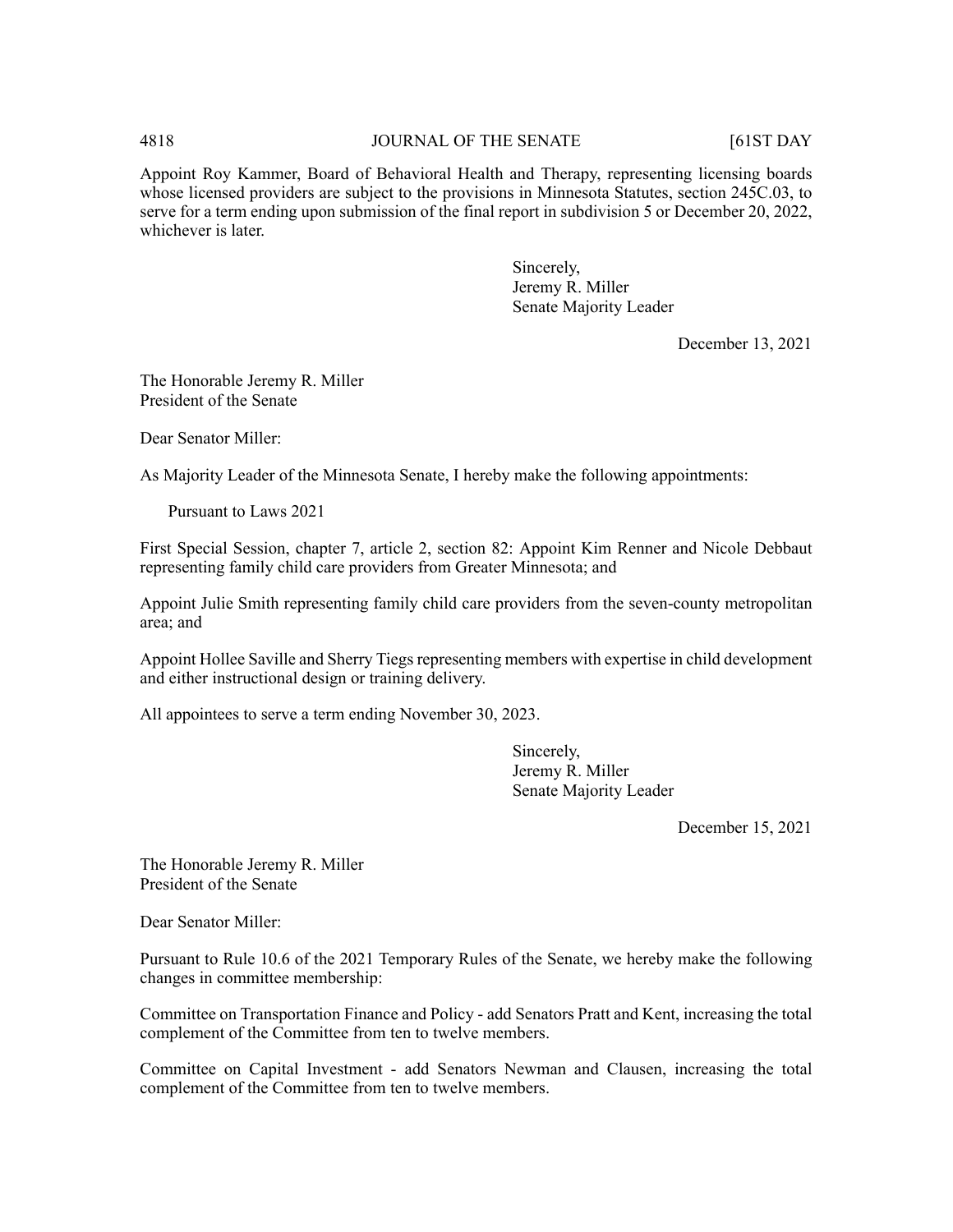Committee on Jobs and Economic Growth Finance and Policy - add Senators Utke and Johnson Stewart, increasing the total complement of the Committee from seven to nine members.

Committee on Human Services Reform - remove Senator Lόpez Franzen and add Senator Murphy.

Committee on Commerce and Consumer Protection Finance and Policy - remove Senator Lόpez Franzen and add Senator Kent as Ranking Member.

Committee on Taxes - designate Senator Coleman as Vice Chair.

Subcommittee on Metropolitan Governance - this Subcommittee is being terminated.

Sincerely, Jeremy R. Miller Chair, Committee on Rules and Administration Minnesota Senate, District 28

Melisa Lόpez Franzen Minority Leader Minnesota Senate, District 49

January 26, 2022

The Honorable Jeremy R. Miller President of the Senate

Dear Senator Miller:

Pursuant to Rule 10.6 of the 2021 Temporary Rules of the Senate, we hereby make the following changes in committee membership:

Committee on Health and Human Services Finance and Policy - remove Senator Rosen; add Senator Utke. Senator Utke to replace Senator Benson as Chair of the Committee.

Committee on Human Servicing Licensing Policy - remove Senator Utke; add Senator Benson. Senator Benson to replace Senator Utke as Chair of the Committee.

Committee on Commerce and Consumer Protection Finance and Policy - remove Senator Utke; add Senator Eichorn. Senator Howe to replace Senator Utke as Vice Chair of the Committee.

Committee on Technology and Reform Policy - remove Senator Fateh; add Senator Hoffman. Senator Port to replace Senator Fateh as Ranking Minority Member of the Committee.

> Sincerely, Jeremy R. Miller Chair, Committee on Rules and Administration Minnesota Senate, District 28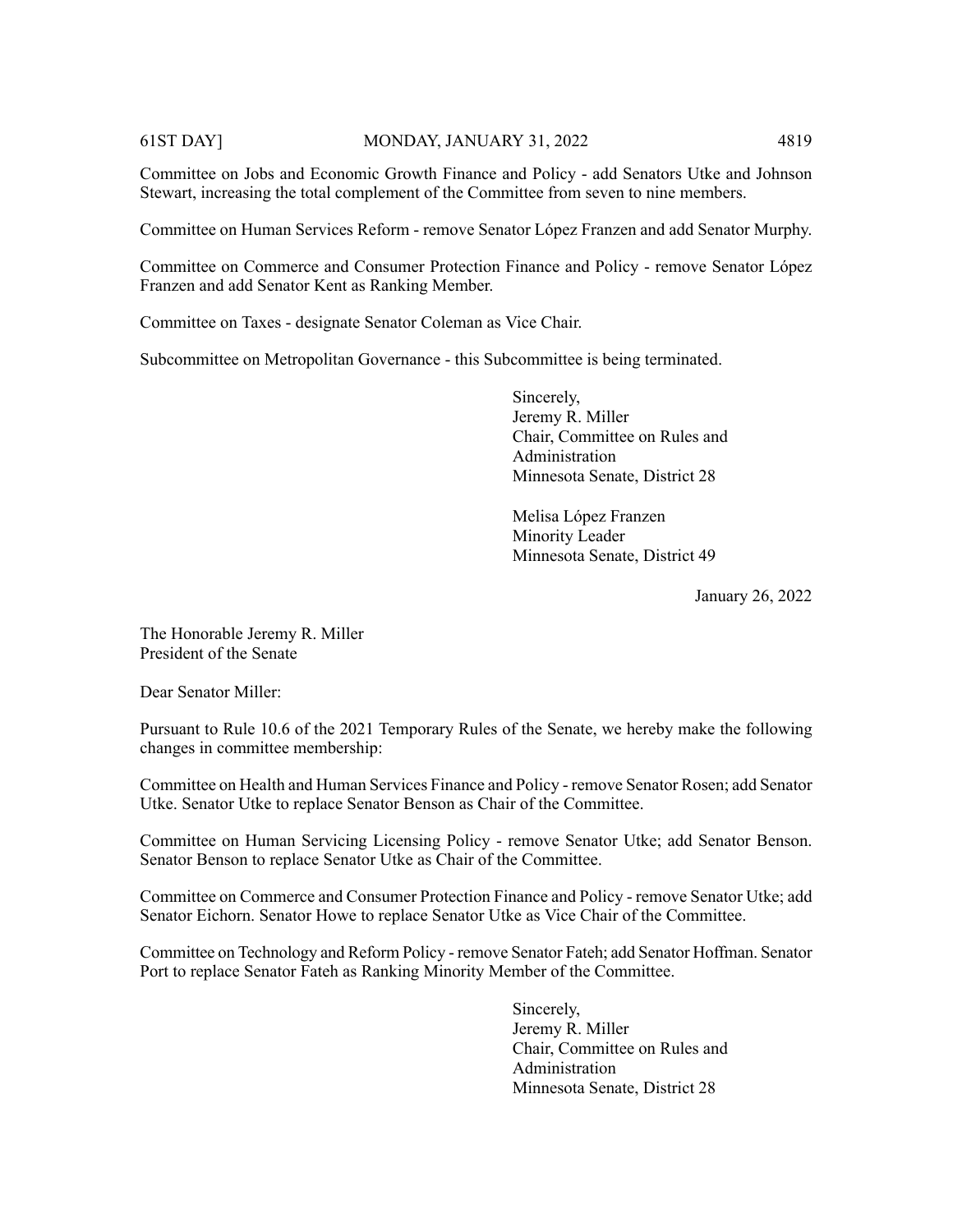# 4820 JOURNAL OF THE SENATE [61ST DAY

Melisa Lόpez Franzen Minority Leader Minnesota Senate, District 49

# **INTRODUCTION AND FIRST READING OF SENATE BILLS**

The following bills were read the first time.

#### **Senator Gazelka introduced--**

**S.F. No. 2573:** A bill for an act relating to public safety; establishing the crime of carjacking; imposing criminal penalties; proposing coding for new law in Minnesota Statutes, chapter 609.

Referred to the Committee on Judiciary and Public Safety Finance and Policy.

# **Senator Gazelka introduced--**

**S.F. No. 2574:** A bill for an act relating to capital investment; appropriating money for the Minnesota Military Museum at Camp Ripley; authorizing the sale and issuance of state bonds.

Referred to the Committee on Capital Investment.

# **Senator Gazelka introduced--**

**S.F. No. 2575:** A bill for an act relating to education; modifying parental curriculum review provisions; amending Minnesota Statutes 2020, section 120B.20.

Referred to the Committee on Education Finance and Policy.

# **Senator Gazelka introduced--**

**S.F. No. 2576:** A bill for an act relating to public safety; prohibiting courts from sentencing a person without regard to the mandatory minimum sentence applicable to certain designated crimes involving firearms or other dangerous weapons; amending Minnesota Statutes 2020, section 609.11, subdivision 10; repealing Minnesota Statutes 2020, section 609.11, subdivision 8.

Referred to the Committee on Judiciary and Public Safety Finance and Policy.

### **Senator Newman introduced--**

**S.F. No. 2577:** A bill for an act relating to capital investment; appropriating money for improvements at Ridgewater College; authorizing the sale and issuance of state bonds.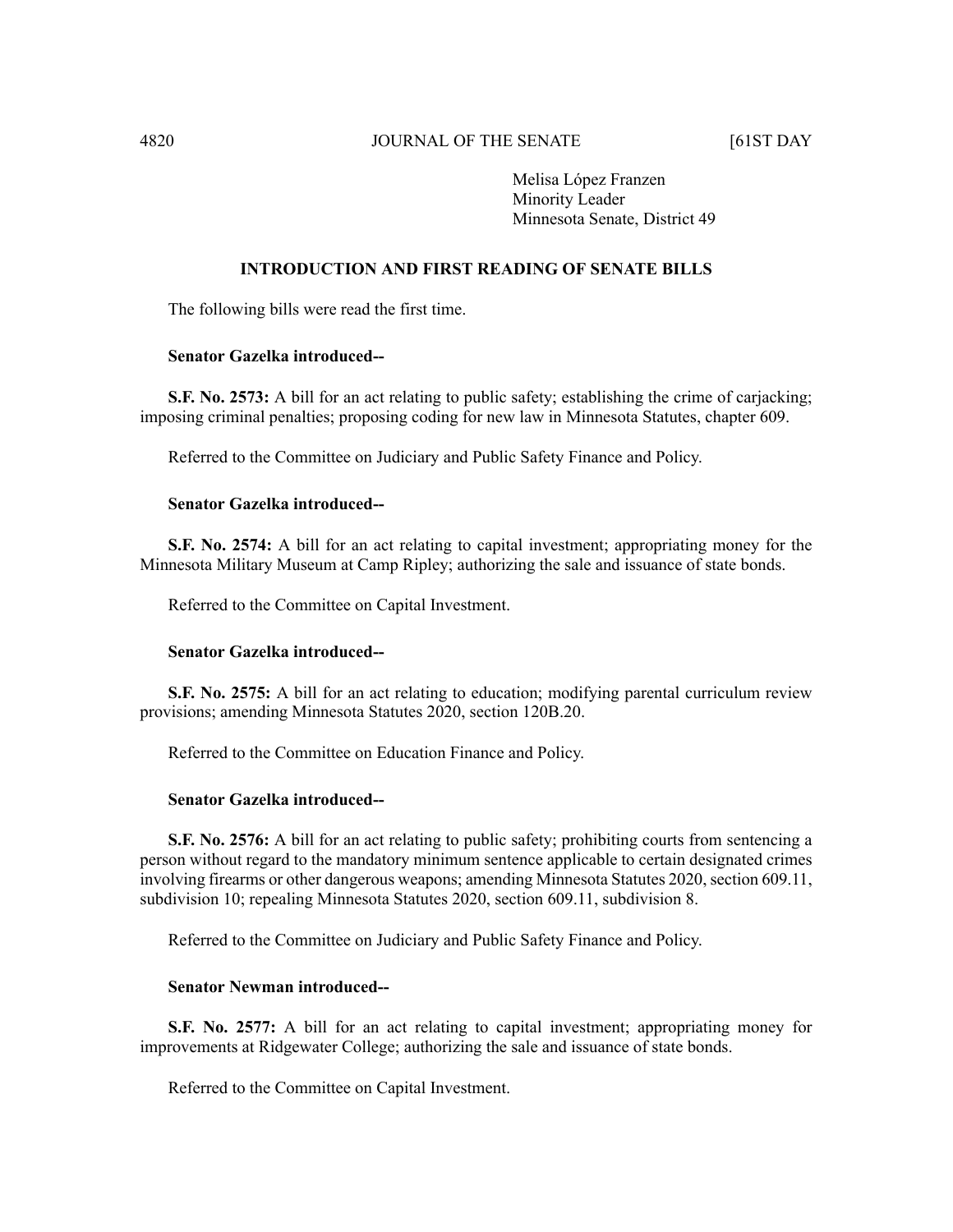#### 61ST DAY] MONDAY, JANUARY 31, 2022 4821

# **Senator Newman introduced--**

**S.F. No. 2578:** A bill for an act relating to capital investment; appropriating money for an expansion of the wastewater treatment facility in the city of Litchfield; authorizing the sale and issuance of state bonds.

Referred to the Committee on Capital Investment.

#### **Senator Newman introduced--**

**S.F. No. 2579:** A bill for an act relating to natural resources; appropriating money to maintain certain ditches.

Referred to the Committee on Environment and Natural Resources Finance.

#### **Senator Newman introduced--**

**S.F. No. 2580:** A bill for an act relating to natural resources; modifying the Luce Line State Trail; amending Minnesota Statutes 2020, section 85.015, subdivision 10.

Referred to the Committee on Environment and Natural Resources Policy and Legacy Finance.

# **Senator Newman introduced--**

**S.F. No. 2581:** A bill for an act relating to capital investment; appropriating money for Phase 2 of lake restoration in Hutchinson; authorizing the sale and issuance of state bonds.

Referred to the Committee on Capital Investment.

#### **Senator Newman introduced--**

**S.F. No. 2582:** A bill for an act relating to capital investment; appropriating money for the Dassel-Cokato school district community recreation facility; authorizing the sale and issuance of state bonds.

Referred to the Committee on Capital Investment.

#### **Senator Newman introduced--**

**S.F. No. 2583:** A bill for an act relating to capital investment; appropriating money for highway reconstruction in Sibley County; authorizing the sale and issuance of state bonds.

Referred to the Committee on Capital Investment.

# **Senator Newman introduced--**

**S.F. No. 2584:** A bill for an act relating to capital investment; appropriating money for water and sewer infrastructure in New Auburn and Silver Lake; authorizing the sale and issuance of state bonds.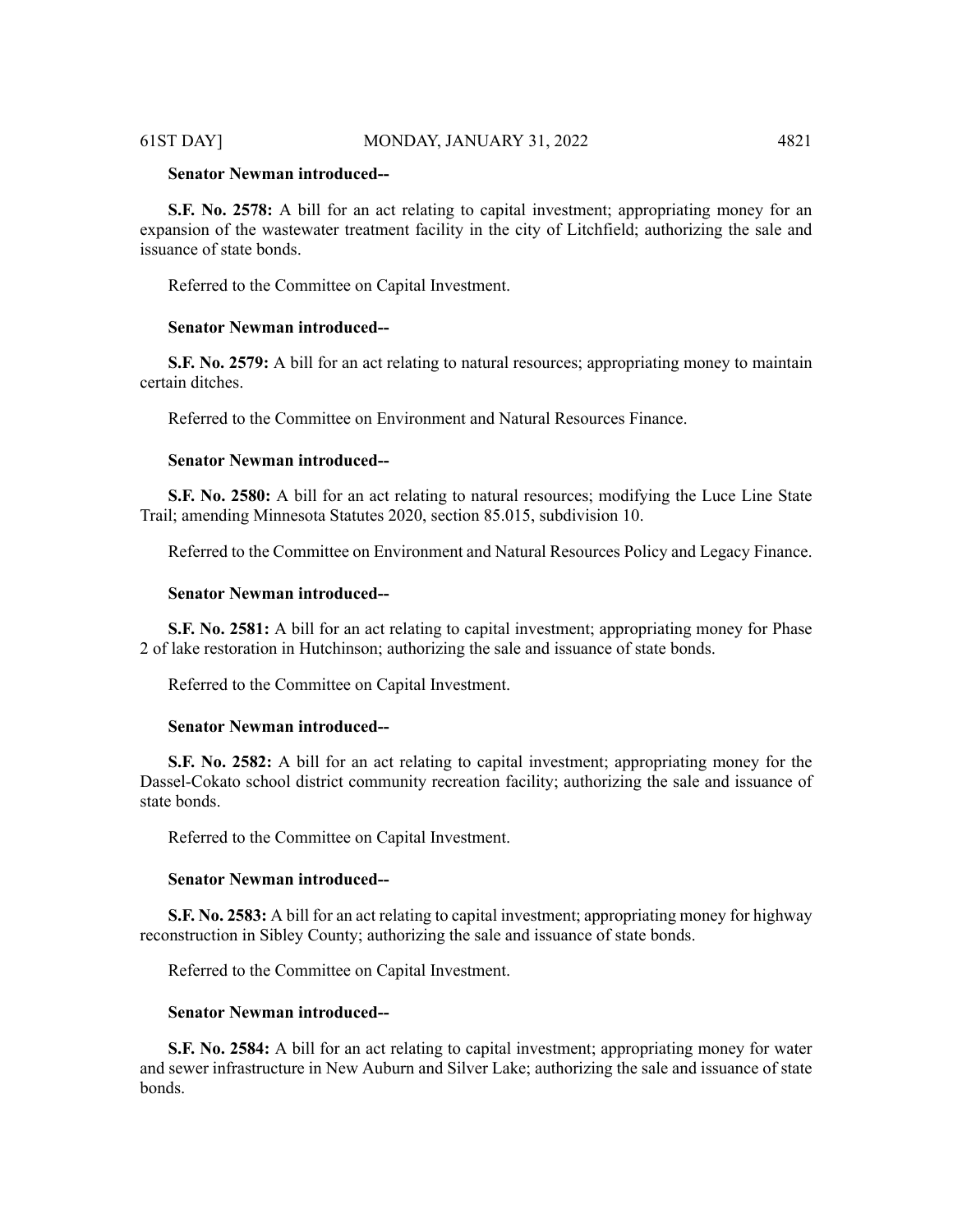Referred to the Committee on Capital Investment.

# **Senator Newman introduced--**

**S.F. No. 2585:** A bill for an act relating to capital investment; appropriating money for improvements to the Hutchinson Area Transportation Services facility; authorizing the sale and issuance of state bonds.

Referred to the Committee on Capital Investment.

# **Senator Newman introduced--**

**S.F. No. 2586:** A bill for an act relating to capital investment; appropriating money for a hangar and training center for the Civil Air Patrol in the city of Hutchinson; authorizing the sale and issuance of state bonds.

Referred to the Committee on Capital Investment.

# **Senator Duckworth introduced--**

**S.F. No. 2587:** A bill for an act relating to capital investment; expanding eligible use of housing infrastructure bonds; regulating issuance of housing infrastructure bonds; amending Minnesota Statutes 2020, section 462A.37, subdivision 2.

Referred to the Committee on Housing Finance and Policy.

#### **Senator Pappas introduced--**

**S.F. No. 2588:** A bill for an act relating to arts and culture; appropriating money for Penumbra Center for Racial Healing.

Referred to the Committee on Environment and Natural Resources Policy and Legacy Finance.

# **Senator Duckworth introduced--**

**S.F. No. 2589:** A bill for an act relating to transportation; capital investment; appropriating money for highway safety improvements in Dakota County.

Referred to the Committee on Transportation Finance and Policy.

#### **Senator Duckworth introduced--**

**S.F. No. 2590:** A bill for an act relating to transportation; capital investment; appropriating money for highway safety improvements in Dakota County; authorizing the sale and issuance of state bonds.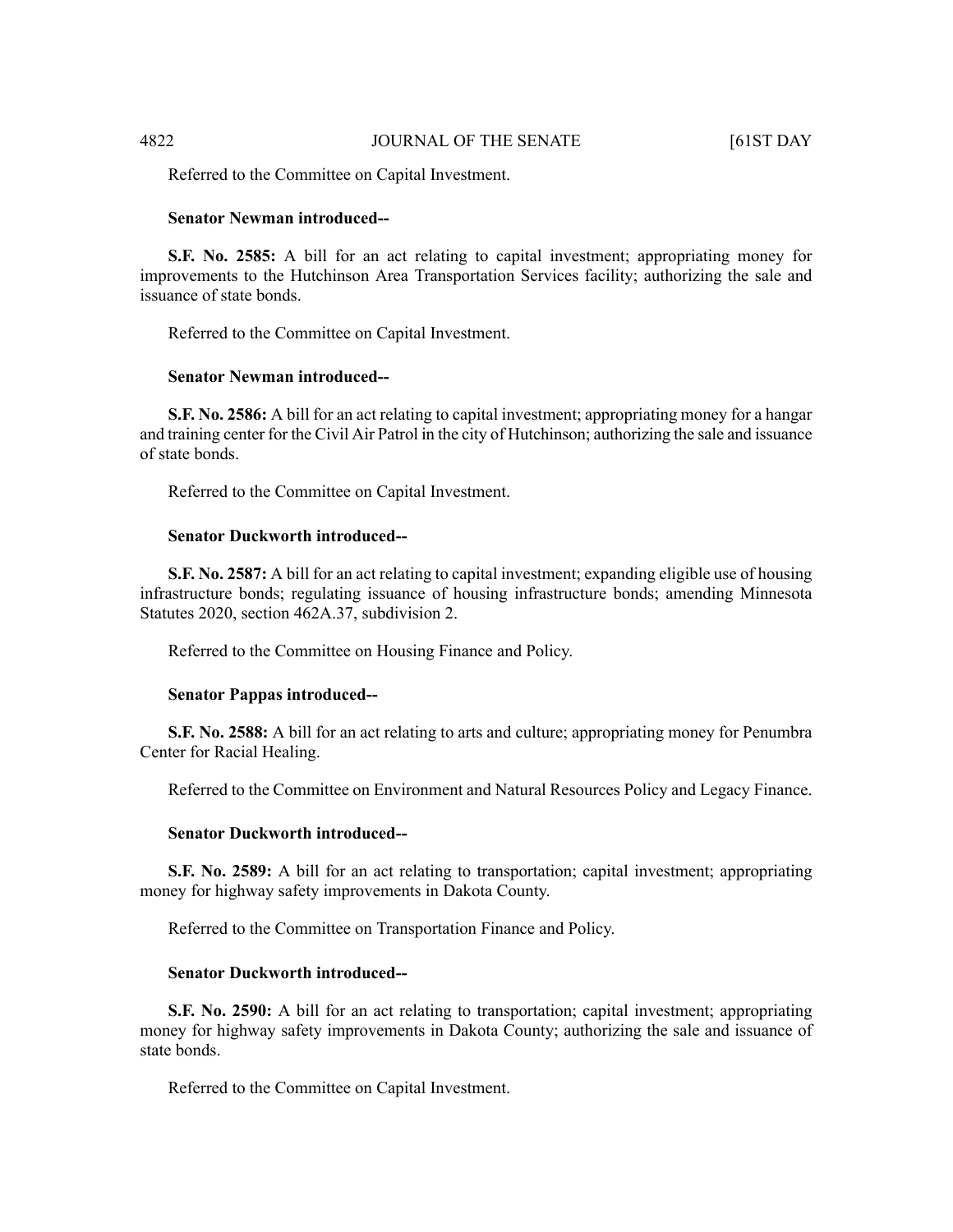# **Senator Osmek introduced--**

**S.F. No. 2591:** A bill for an act relating to retirement; Minnesota State Retirement System; permitting the survivor of a deceased state employee to purchase service credit to receive an annuity death benefit.

Referred to the Committee on State Government Finance and Policy and Elections.

### **Senator Howe introduced--**

**S.F. No. 2592:** A bill for an act relating to taxation; individual income; allowing an unlimited Social Security subtraction; amending Minnesota Statutes 2020, section 290.0132, subdivision 26.

Referred to the Committee on Taxes.

# **Senator Howe introduced--**

**S.F. No. 2593:** A bill for an act relating to capital investment; appropriating money for sewer main improvements in St. Joseph; authorizing the sale and issuance of state bonds.

Referred to the Committee on Capital Investment.

#### **Senator Bigham introduced--**

**S.F. No. 2594:** A bill for an act relating to labor and industry; requiring use of skilled and trained contractor workforces at petroleum refineries; imposing civil penalties; proposing coding for new law in Minnesota Statutes, chapter 181.

Referred to the Committee on Labor and Industry Policy.

#### **Senator Bigham introduced--**

**S.F. No. 2595:** A bill for an act relating to natural resources; prohibiting registration of new white-tailed deer farms; prohibiting movement of farmed white-tailed deer except for purposes of slaughter; prohibiting importation of white-tailed deer from Cervidae farms; appropriating money for voluntary herd buyout program for participating white-tailed deer farmers; amending Minnesota Statutes 2020, section 35.155, subdivisions 10, 12; Minnesota Statutes 2021 Supplement, section 35.155, subdivision 11.

Referred to the Committee on Agriculture and Rural Development Finance and Policy.

#### **Senator Bigham introduced--**

**S.F. No. 2596:** A bill for an act relating to capital investment; appropriating money for the 3rd Street Collector Roadway Improvements Project in the city of St. Paul Park; authorizing the sale and issuance of state bonds.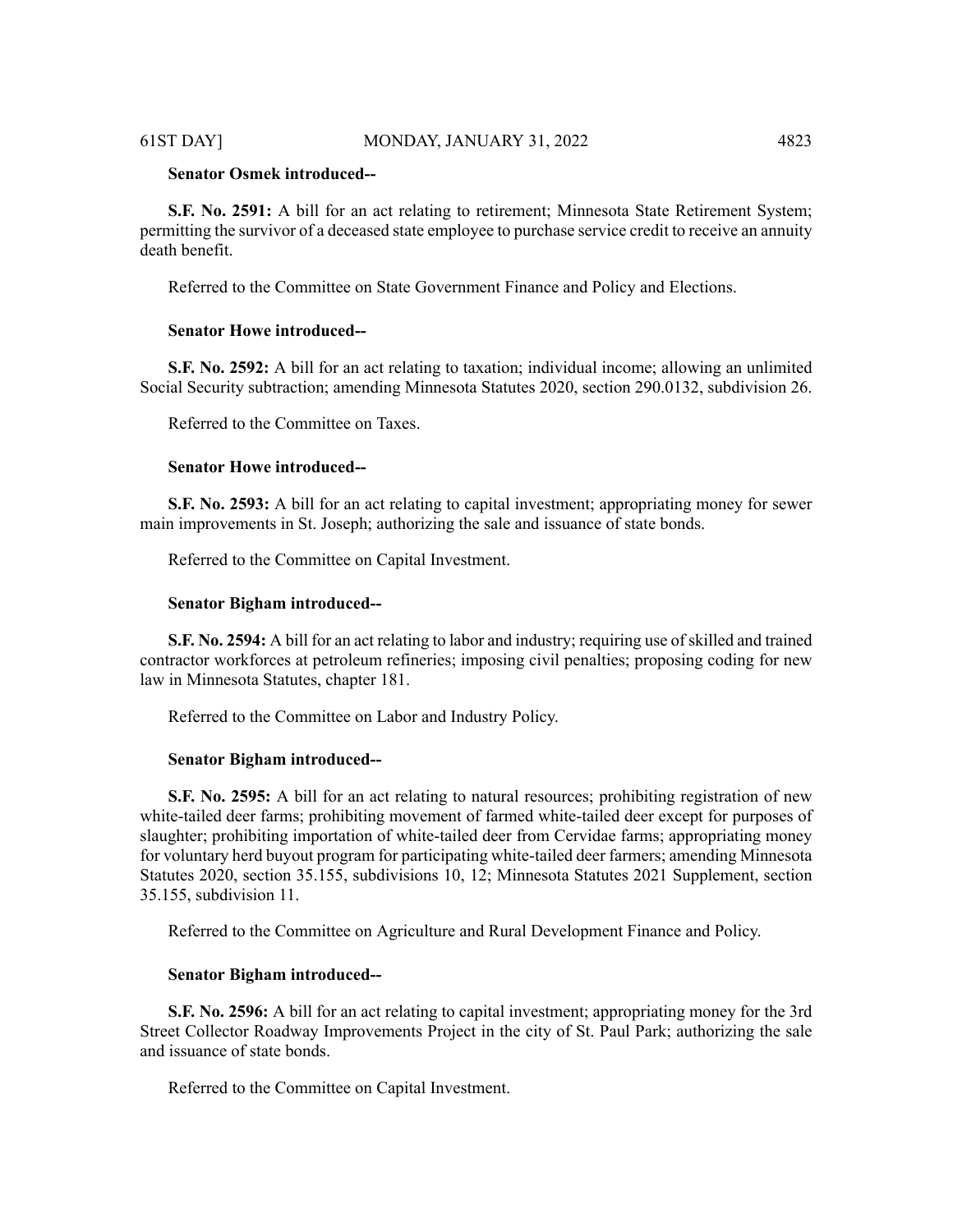# **Senator Bigham introduced--**

**S.F. No. 2597:** A bill for an act relating to state government; establishing a Council on LGBTQIA Minnesotans; limiting criminal defenses and authorization for the use of force relating to a victim's sexual orientation or identity; prohibiting conversion therapy with children or vulnerable adults; prohibiting medical assistance coverage for conversion therapy; prohibiting the misrepresentation of conversion therapy services or products; requiring a report; amending Minnesota Statutes 2020, sections 256B.0625, by adding a subdivision; 325F.69, by adding a subdivision; 609.06, by adding a subdivision; 609.075; 609.20; proposing coding for new law in Minnesota Statutes, chapters 15; 214.

Referred to the Committee on State Government Finance and Policy and Elections.

# **Senator Duckworth introduced--**

**S.F. No. 2598:** A bill for an act relating to transportation; capital investment; appropriating money for reconstruction of the interchange at Interstate 35 and County State-Aid Highway 50 in Lakeville.

Referred to the Committee on Transportation Finance and Policy.

#### **Senator Duckworth introduced--**

**S.F. No. 2599:** A bill for an act relating to transportation; capital investment; appropriating money for highway safety improvements in Dakota County.

Referred to the Committee on Transportation Finance and Policy.

# **Senator Duckworth introduced--**

**S.F. No. 2600:** A bill for an act relating to transportation; capital investment; appropriating money for reconstruction of the interchange at Interstate 35 and County State-Aid Highway 50 in Dakota County; authorizing the sale and issuance of state bonds.

Referred to the Committee on Capital Investment.

# **Senator Duckworth introduced--**

**S.F. No. 2601:** A bill for an act relating to transportation; appropriating money for County State-Aid Highway 9 improvements in Dakota County.

Referred to the Committee on Transportation Finance and Policy.

# **Senators Tomassoni and Bakk introduced--**

**S.F. No. 2602:** A bill for an act relating to capital investment; appropriating money for capital improvements at the Duluth Entertainment and Convention Center; authorizing the sale and issuance of state bonds.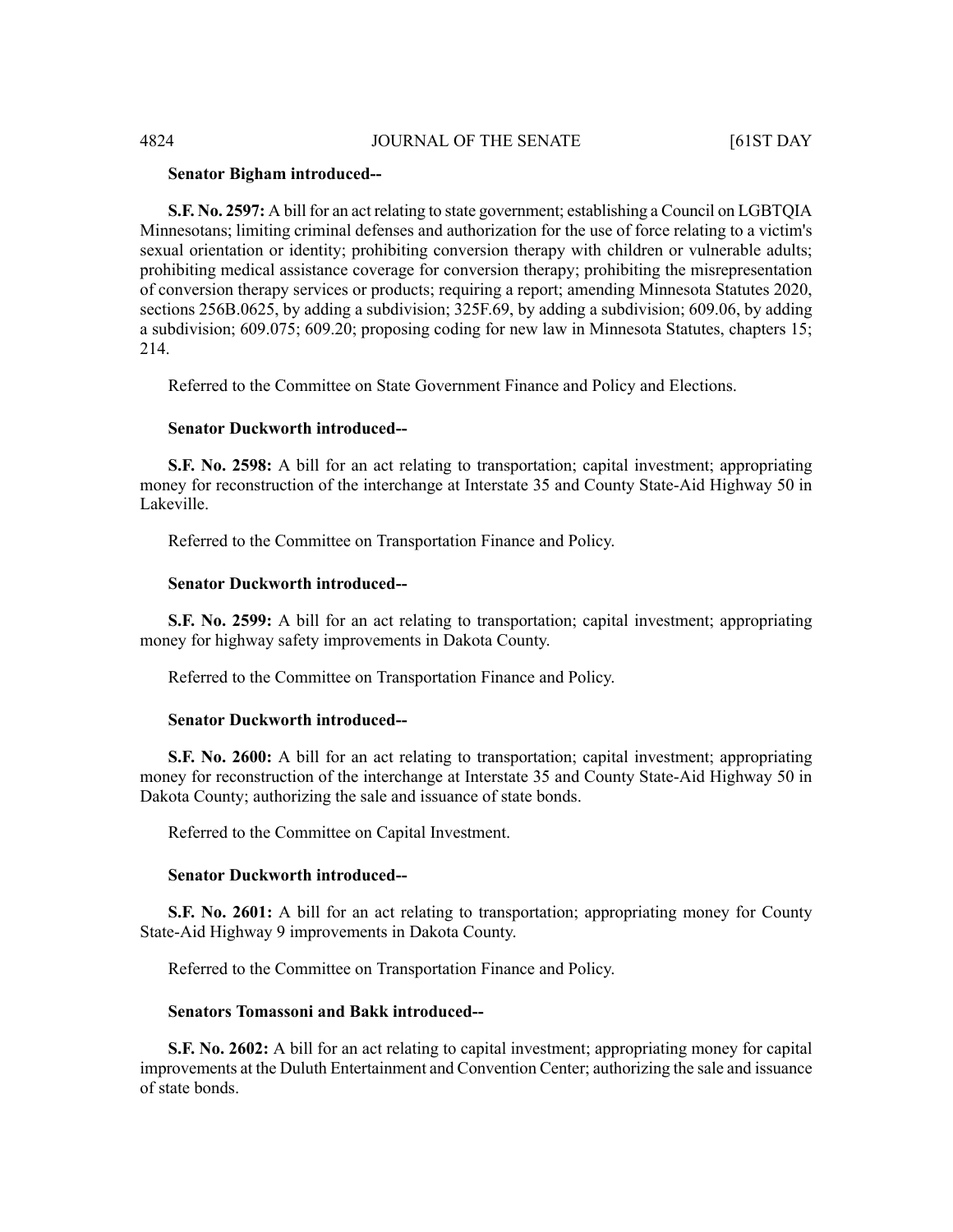Referred to the Committee on Capital Investment.

# **Senator Duckworth introduced--**

**S.F. No. 2603:** A bill for an act relating to housing; requiring certain percentages of projects funded with housing infrastructure bonds to result in physically and sensory accessible units; amending Minnesota Statutes 2020, section 462A.37, subdivision 2.

Referred to the Committee on Housing Finance and Policy.

# **Senator Duckworth introduced--**

**S.F. No. 2604:** A bill for an act relating to education; requiring a county board to notify a child's resident district and serving district of placement for care and treatment; modifying the definition of legal residence for a child with a disability placed in a foster facility; modifying the definition of legal residence for a child without a disability placed in a foster facility; amending Minnesota Statutes 2020, sections 125A.15; 125A.17; 125A.51.

Referred to the Committee on Education Finance and Policy.

# **Senator Duckworth introduced--**

**S.F. No. 2605:** A bill for an act relating to transportation; appropriating money for improvements to a segment of Trunk Highway 50 between Trunk Highway 52 and U.S. Highway 61.

Referred to the Committee on Transportation Finance and Policy.

#### **Senator Duckworth introduced--**

**S.F. No. 2606:** A bill for an act relating to capital investment; appropriating money for improvements to a segment of marked Trunk Highway 50 between marked Trunk Highway 52 and U.S. Highway 61; authorizing the sale and issuance of state bonds.

Referred to the Committee on Capital Investment.

#### **Senator Anderson introduced--**

**S.F. No. 2607:** A bill for an act relating to health; requiring health care providers administering vaccinesto disclose certain information to patients; requiring reports of adverse reactionsto vaccines; specifying content of an informed consent form; proposing coding for new law in Minnesota Statutes, chapter 144.

Referred to the Committee on Health and Human Services Finance and Policy.

# **Senator Duckworth introduced--**

**S.F. No. 2608:** A bill for an act relating to transportation; capital investment; appropriating money for highway safety improvements in Dakota County; authorizing the sale and issuance of state bonds.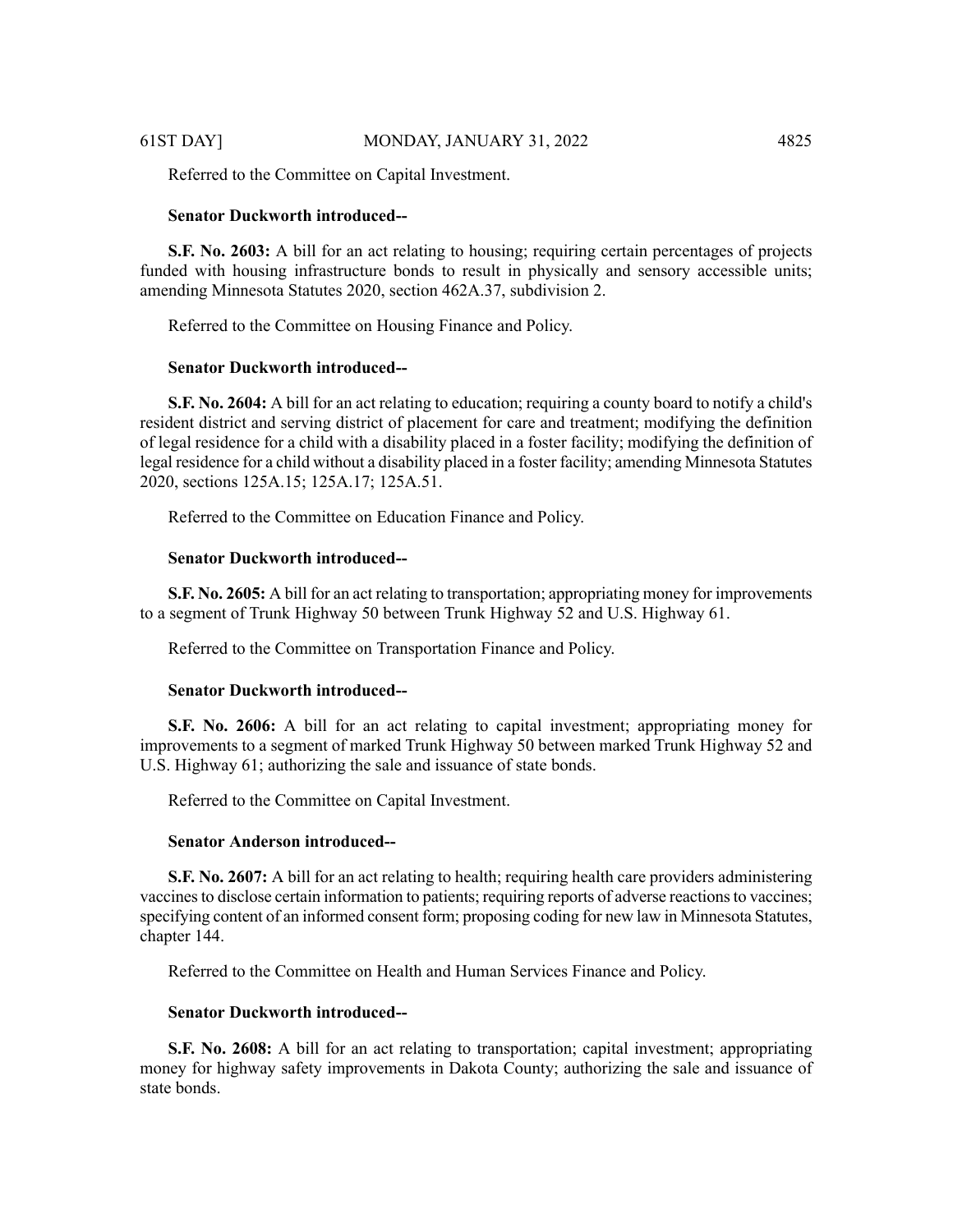Referred to the Committee on Capital Investment.

# **Senator Rarick introduced--**

**S.F. No. 2609:** A bill for an act relating to capital investment; appropriating money for improvements on the Pine Technical and Community College campus; authorizing the sale and issuance of state bonds.

Referred to the Committee on Capital Investment.

#### **Senator Anderson introduced--**

**S.F.** No. 2610: A bill for an act relating to health; prohibiting the requirement of vaccine passports, vaccine passes, and vaccine credentials for immunization status; proposing coding for new law in Minnesota Statutes, chapter 144.

Referred to the Committee on Health and Human Services Finance and Policy.

#### **Senator Anderson introduced--**

**S.F. No. 2611:** A bill for an act relating to human rights; adding vaccination consent to the Human Rights Act; proposing coding for new law in Minnesota Statutes, chapter 363A.

Referred to the Committee on Civil Law and Data Practices Policy.

#### **Senator Anderson introduced--**

**S.F. No. 2612:** A bill for an act relating to health; requiring consent for vaccination; prohibiting consent coercion and discrimination; imposing criminal penalties; amending Minnesota Statutes 2020, section 144.4197; proposing coding for new law in Minnesota Statutes, chapter 144.

Referred to the Committee on Health and Human Services Finance and Policy.

#### **Senator Anderson introduced--**

**S.F. No. 2613:** A bill for an act relating to health; requiring consent for vaccination; amending Minnesota Statutes 2020, section 12.39, by adding a subdivision.

Referred to the Committee on State Government Finance and Policy and Elections.

#### **Senator Anderson introduced--**

**S.F. No. 2614:** A bill for an act relating to retirement; Minnesota State Retirement System; adding a right to purchase service credit for periods of military service beyond the federally protected right; amending Minnesota Statutes 2020, sections 352.27; 352B.086; 356.551, subdivision 2; proposing coding for new law in Minnesota Statutes, chapters 352; 352B.

Referred to the Committee on State Government Finance and Policy and Elections.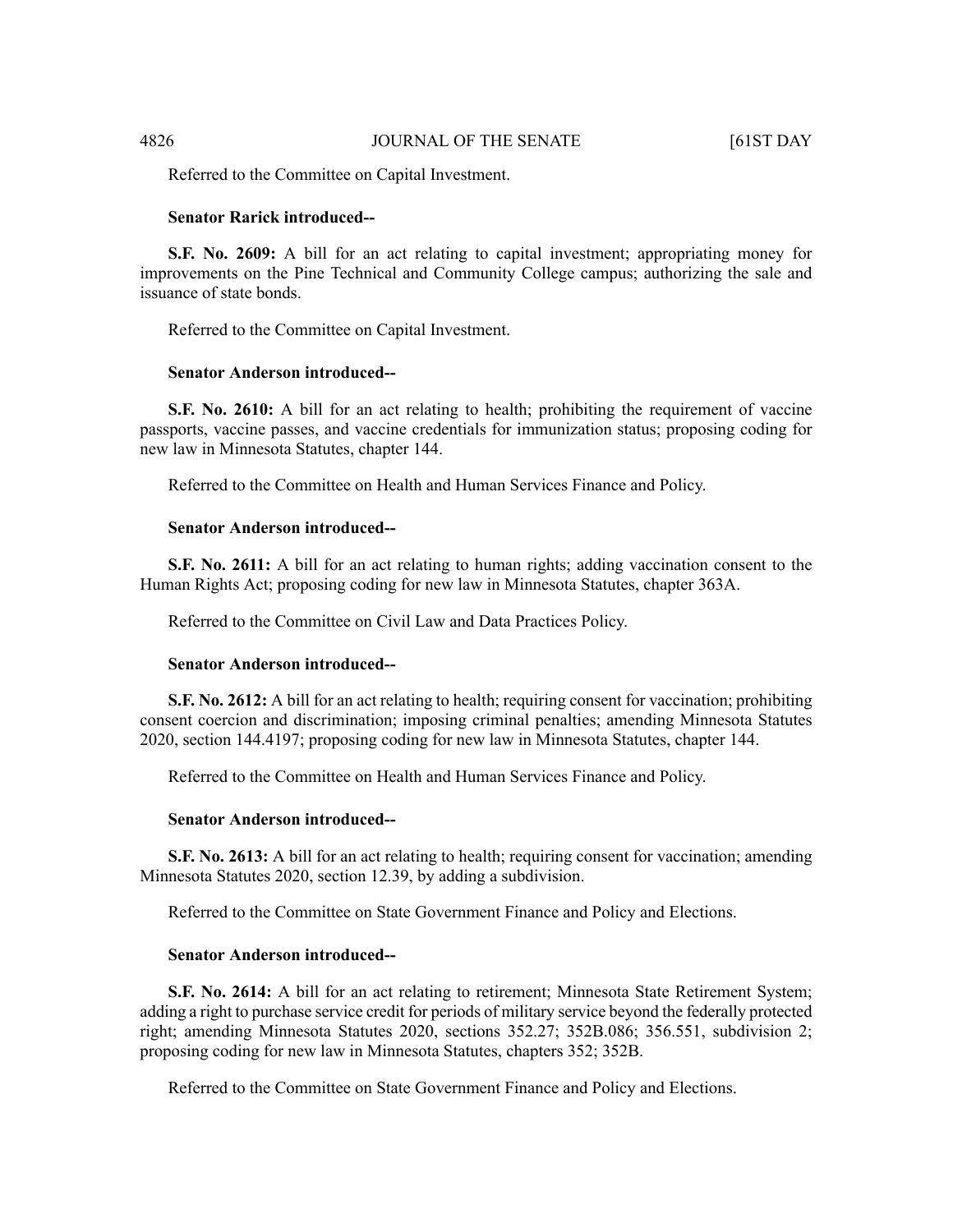#### 61ST DAY] MONDAY, JANUARY 31, 2022 4827

#### **Senators Howe and Senjem introduced--**

**S.F. No. 2615:** A bill for an act relating to capital investment; appropriating money for Phase 2 of the Quarry Redevelopment Project in the city of Waite Park; authorizing the sale and issuance of state bonds.

Referred to the Committee on Capital Investment.

#### **Senator Duckworth introduced--**

**S.F.** No. 2616: A bill for an act relating to local government; permitting counties to establish subordinate service districts; amending Minnesota Statutes 2020, sections 375B.02; 375B.03; 375B.04.

Referred to the Committee on Local Government Policy.

# **Senator Limmer introduced--**

**S.F. No. 2617:** A bill for an act relating to capital investment; appropriating money for wellhead treatment plants in the city of Dayton; authorizing the sale and issuance of state bonds.

Referred to the Committee on Capital Investment.

#### **Senator Westrom introduced--**

**S.F. No. 2618:** A bill for an act relating to human services; providing a rate increase for an intermediate care facility for persons with developmental disabilities located in Big Stone County; amending Minnesota Statutes 2020, section 256B.5012, by adding a subdivision.

Referred to the Committee on Human Services Reform Finance and Policy.

# **Senator Pappas introduced--**

**S.F. No. 2619:** A bill for an act relating to capital investment; appropriating money for improvements on the St. Paul College campus; authorizing the sale and issuance of state bonds.

Referred to the Committee on Capital Investment.

# **Senator Duckworth introduced--**

**S.F. No. 2620:** A bill for an act relating to transportation; capital investment; appropriating money for highway safety improvements in Dakota County; authorizing the sale and issuance of state bonds.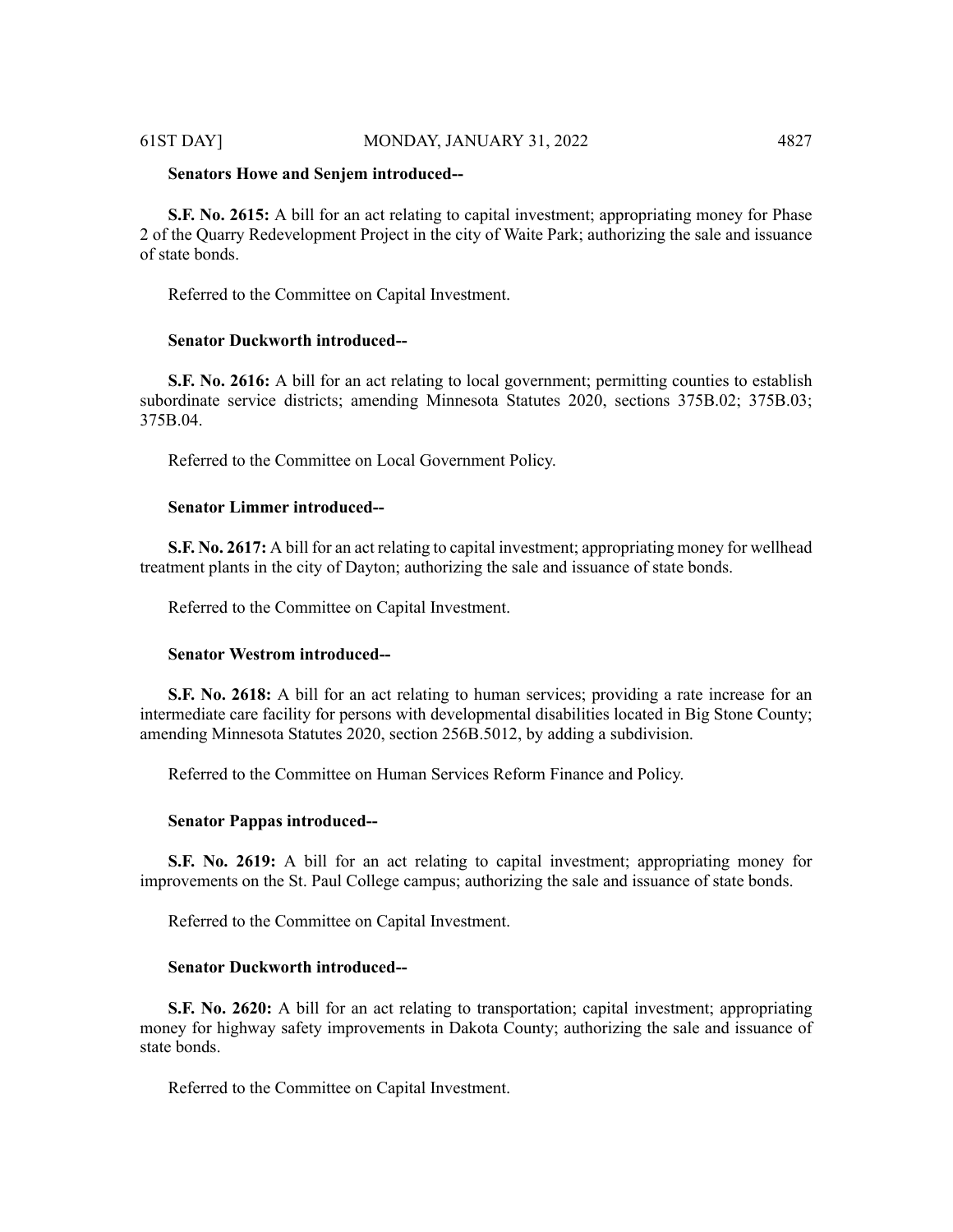# **Senator Jasinski introduced--**

**S.F. No. 2621:** A bill for an act relating to transportation; capital investment; appropriating money for the Minnesota rail service improvement program; authorizing the sale and issuance of state bonds.

Referred to the Committee on Capital Investment.

# **Senator Jasinski introduced--**

**S.F. No. 2622:** A bill for an act relating to motor vehicles; requiring certain additional disclosures for motor vehicle retail installment contracts; amending Minnesota Statutes 2020, sections 53C.01, subdivision 12c, by adding a subdivision; 53C.08, subdivision 1a.

Referred to the Committee on Commerce and Consumer Protection Finance and Policy.

# **Senator Jasinski introduced--**

**S.F. No. 2623:** A bill for an act relating to transportation; exempting towing and recovery vehicles from certain motor vehicle weight limitations; amending Minnesota Statutes 2020, section 169.87, by adding a subdivision.

Referred to the Committee on Transportation Finance and Policy.

#### **Senator Jasinski introduced--**

**S.F. No. 2624:** A bill for an act relating to consumer protection; requiring that used motor vehicle transactions be conducted in a single language; amending Minnesota Statutes 2020, section 325F.662, by adding a subdivision.

Referred to the Committee on Commerce and Consumer Protection Finance and Policy.

# **Senator Jasinski introduced--**

**S.F. No. 2625:** A bill for an act relating to capital investment; appropriating money for replacement of water and sewer infrastructure in the city of Morristown; authorizing the sale and issuance of state bonds.

Referred to the Committee on Capital Investment.

# **Senators Tomassoni, Eichorn, and Bakk introduced--**

**S.F. No. 2626:** A bill for an act relating to capital investment; appropriating money for the Bigfork School and Community Center Enhancement Project; authorizing the sale and issuance of state bonds.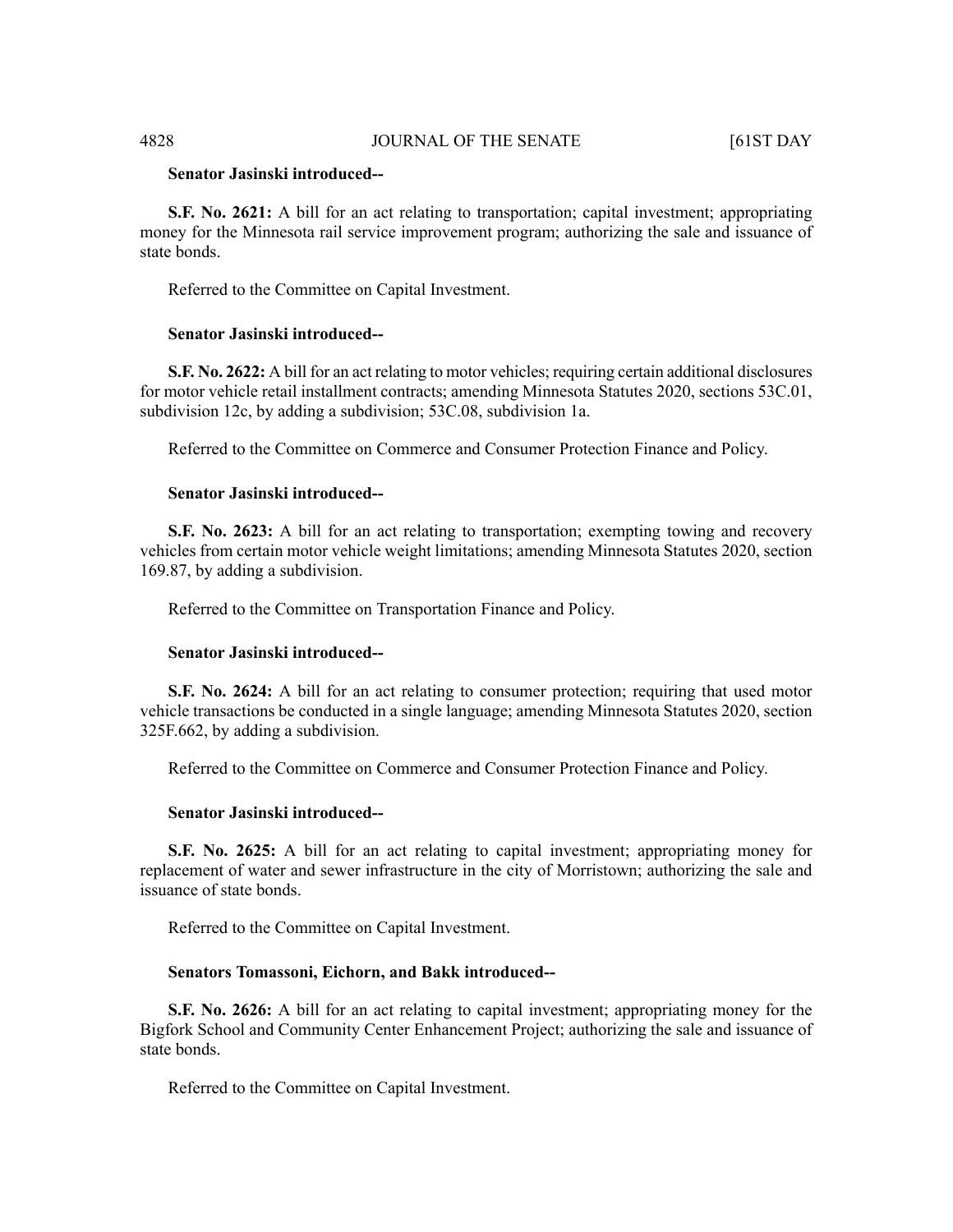### 61ST DAY] MONDAY, JANUARY 31, 2022 4829

# **Senators Weber and Rosen introduced--**

**S.F. No. 2627:** A bill for an act relating to capital investment; appropriating money for water, sanitary sewer, and storm sewer infrastructure in the city of Lakefield; authorizing the sale and issuance of state bonds.

Referred to the Committee on Capital Investment.

# **Senator Duckworth introduced--**

**S.F. No. 2628:** A bill for an act relating to capital investment; appropriating money for an addition to the Dakota County Law Enforcement Center.

Referred to the Committee on Judiciary and Public Safety Finance and Policy.

# **Senator Duckworth introduced--**

**S.F. No. 2629:** A bill for an act relating to capital investment; appropriating money for an addition to the Dakota County Law Enforcement Center; authorizing the sale and issuance of state bonds.

Referred to the Committee on Capital Investment.

#### **Senator Senjem introduced--**

**S.F. No. 2630:** A bill for an act relating to capital investment; appropriating money for a regional public television station in Austin; authorizing the sale and issuance of state bonds.

Referred to the Committee on Capital Investment.

#### **Senator Senjem introduced--**

**S.F. No. 2631:** A bill for an act relating to transportation; appropriating money for an interchange at marked U.S. Highway 14 and County State-Aid Highway 44 in Olmsted County; authorizing the issuance of state bonds.

Referred to the Committee on Transportation Finance and Policy.

#### **Senator Senjem introduced--**

**S.F. No. 2632:** A bill for an act relating to capital investment; appropriating money for an interchange at Trunk Highway 14 and County State-Aid Highway 44; authorizing the issuance of state bonds.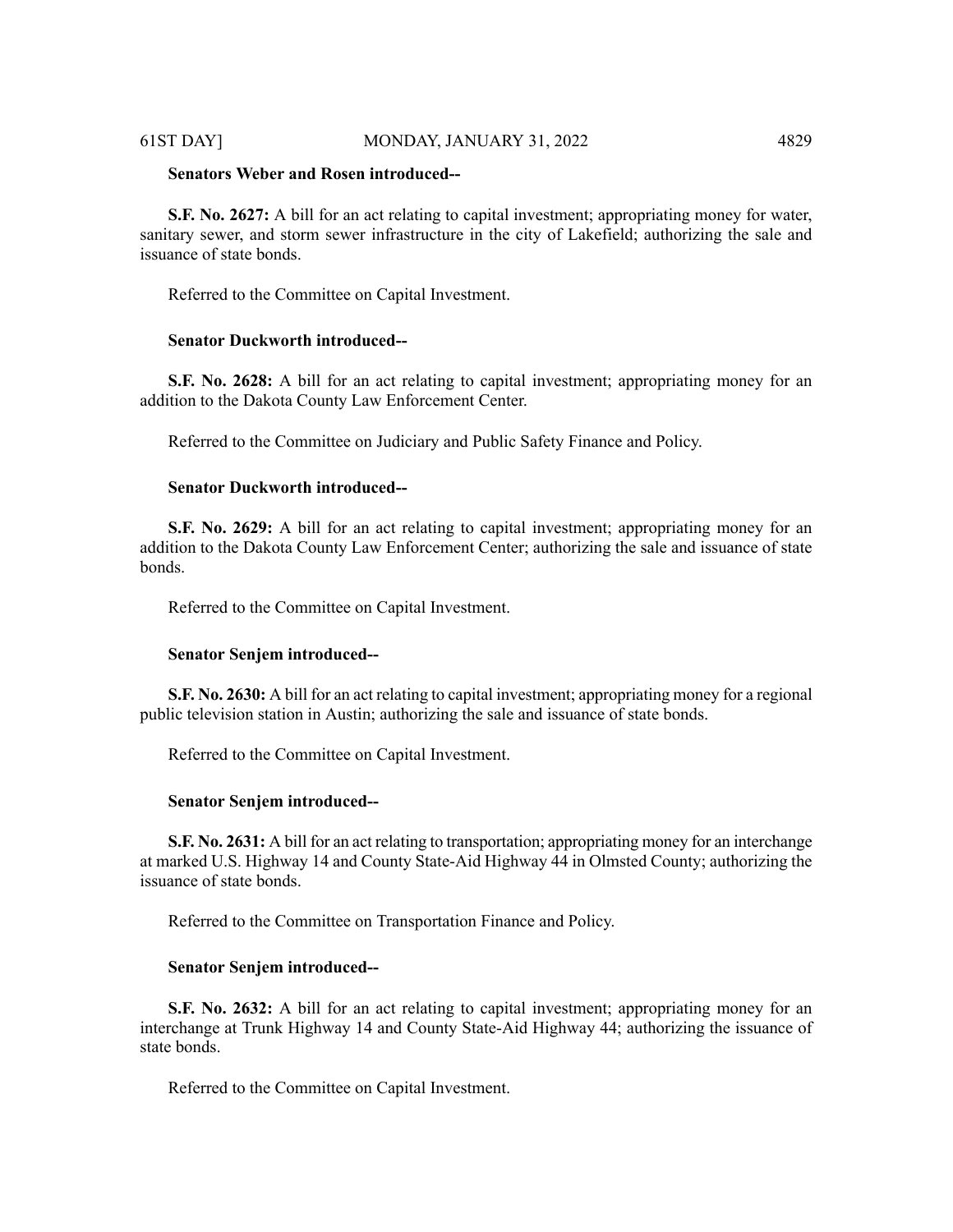# **Senator Howe introduced--**

**S.F. No. 2633:** A bill for an act relating to workers' compensation; extending the presumption for a workers' compensation claim based on COVID-19; amending Laws 2020, chapter 72, section 1, as amended.

Referred to the Committee on Labor and Industry Policy.

# **Senator Howe introduced--**

**S.F. No. 2634:** A bill for an act relating to public safety; clarifying eligibility for participation in the Hometown Heroes Act; transferring money; amending Laws 2021, First Special Session chapter 11, article 2, section 12.

Referred to the Committee on Judiciary and Public Safety Finance and Policy.

### **Senator Howe introduced--**

**S.F. No. 2635:** A bill for an act relating to military affairs; changing a provision in the reenlistment and commissioning bonus program; amending Minnesota Statutes 2020, section 192.501, subdivision 1b.

Referred to the Committee on Veterans and Military Affairs Finance and Policy.

#### **Senators Ruud and Gazelka introduced--**

**S.F. No. 2636:** A bill for an act relating to capital investment; appropriating money for improvements on the Central Lakes College, Brainerd campus; authorizing the sale and issuance of state bonds.

Referred to the Committee on Capital Investment.

### **Senators Nelson, Gazelka, and Coleman introduced--**

**S.F. No. 2637:** A bill for an act relating to taxation; individual income; allowing an unlimited Social Security subtraction; amending Minnesota Statutes 2020, section 290.0132, subdivision 26.

Referred to the Committee on Taxes.

# **Senator Johnson introduced--**

**S.F. No. 2638:** A bill for an act relating to real property; making technical, clarifying, and conforming changes to title provisions; amending Minnesota Statutes 2020, sections 508.08, subdivision 2; 508.11; 508.13; 508.671, subdivision 1; 508A.06; 508A.10; 508A.11, subdivisions 2, 3; 508A.13, subdivision 1; 508A.22.

Referred to the Committee on Civil Law and Data Practices Policy.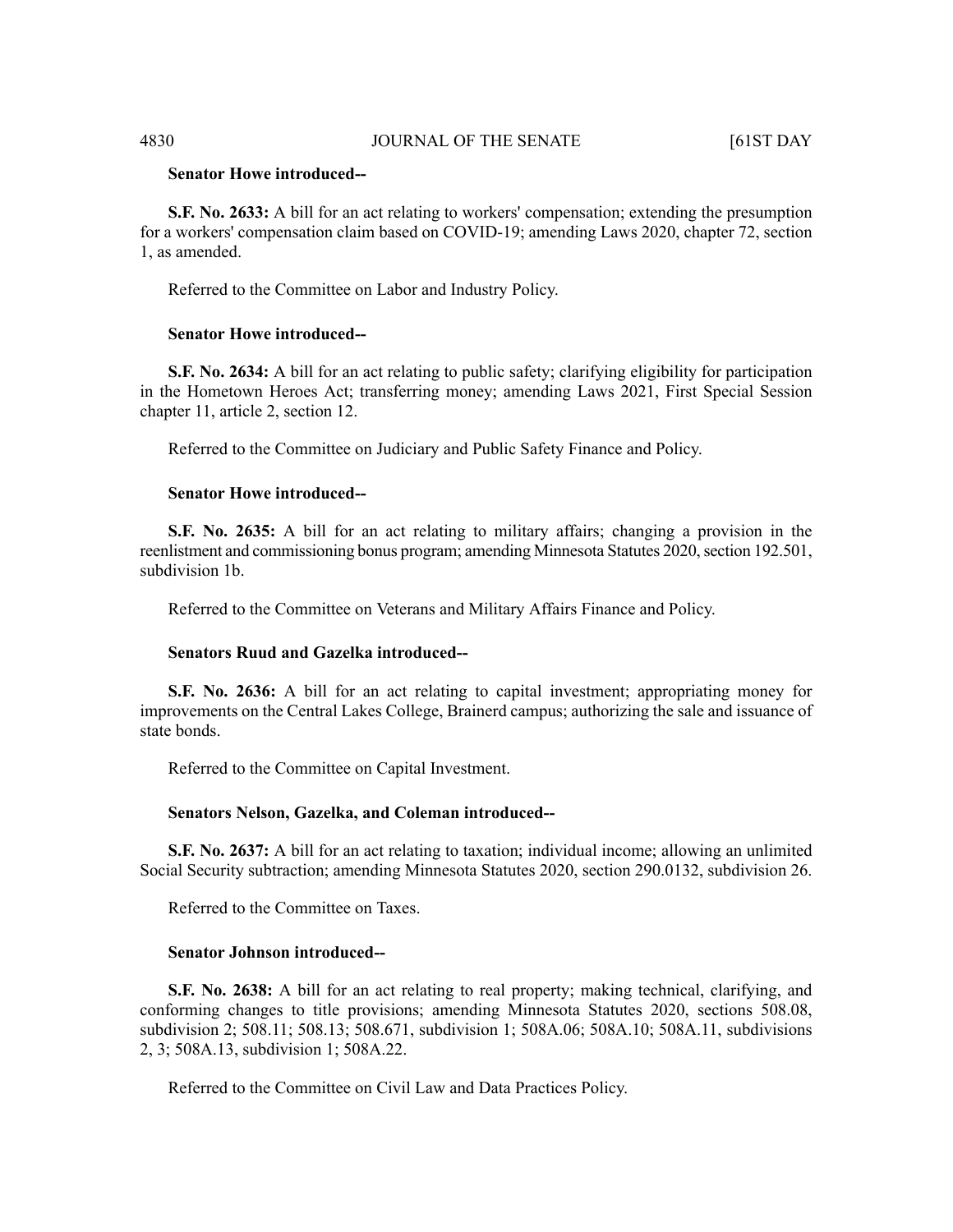# 61ST DAY] MONDAY, JANUARY 31, 2022 4831

# **Senators Howe and Osmek introduced--**

**S.F. No. 2639:** A bill for an act relating to taxation; individual income; providing for a full subtraction of taxable Social Security benefits for veterans and surviving spouses; amending Minnesota Statutes 2020, section 290.0132, subdivision 26.

Referred to the Committee on Taxes.

# **Senators Clausen and Duckworth introduced--**

**S.F. No. 2640:** A bill for an act relating to capital investment; appropriating money for railway and highway safety improvements for pedestrian and bicycle trails in Dakota County.

Referred to the Committee on Transportation Finance and Policy.

# **Senators Rarick and Senjem introduced--**

**S.F. No. 2641:** A bill for an act relating to capital investment; appropriating money for the Duluth Armory Arts and Music Center.

Referred to the Committee on Jobs and Economic Growth Finance and Policy.

# **Senator Rarick introduced--**

**S.F. No. 2642:** A bill for an act relating to environment; prohibiting Pollution Control Agency from denying registration of precast reinforced concrete sewage tanks that contain repaired drainage holes; amending Minnesota Statutes 2020, section 115.55, by adding a subdivision.

Referred to the Committee on Environment and Natural Resources Policy and Legacy Finance.

# **Senators Dornink and Howe introduced--**

**S.F. No. 2643:** A bill for an act relating to transportation; providing fee exemptions for motor vehicles bearing Purple Heart medal special plates; amending Minnesota Statutes 2020, sections 168.12, subdivision 2a; 168.123, subdivision 2; 168.1293, subdivision 5; proposing coding for new law in Minnesota Statutes, chapter 168.

Referred to the Committee on Transportation Finance and Policy.

# **Senator Coleman introduced--**

**S.F. No. 2644:** A bill for an act relating to education finance; authorizing a lease levy for a transportation hub for Eastern Carver County Schools.

Referred to the Committee on Education Finance and Policy.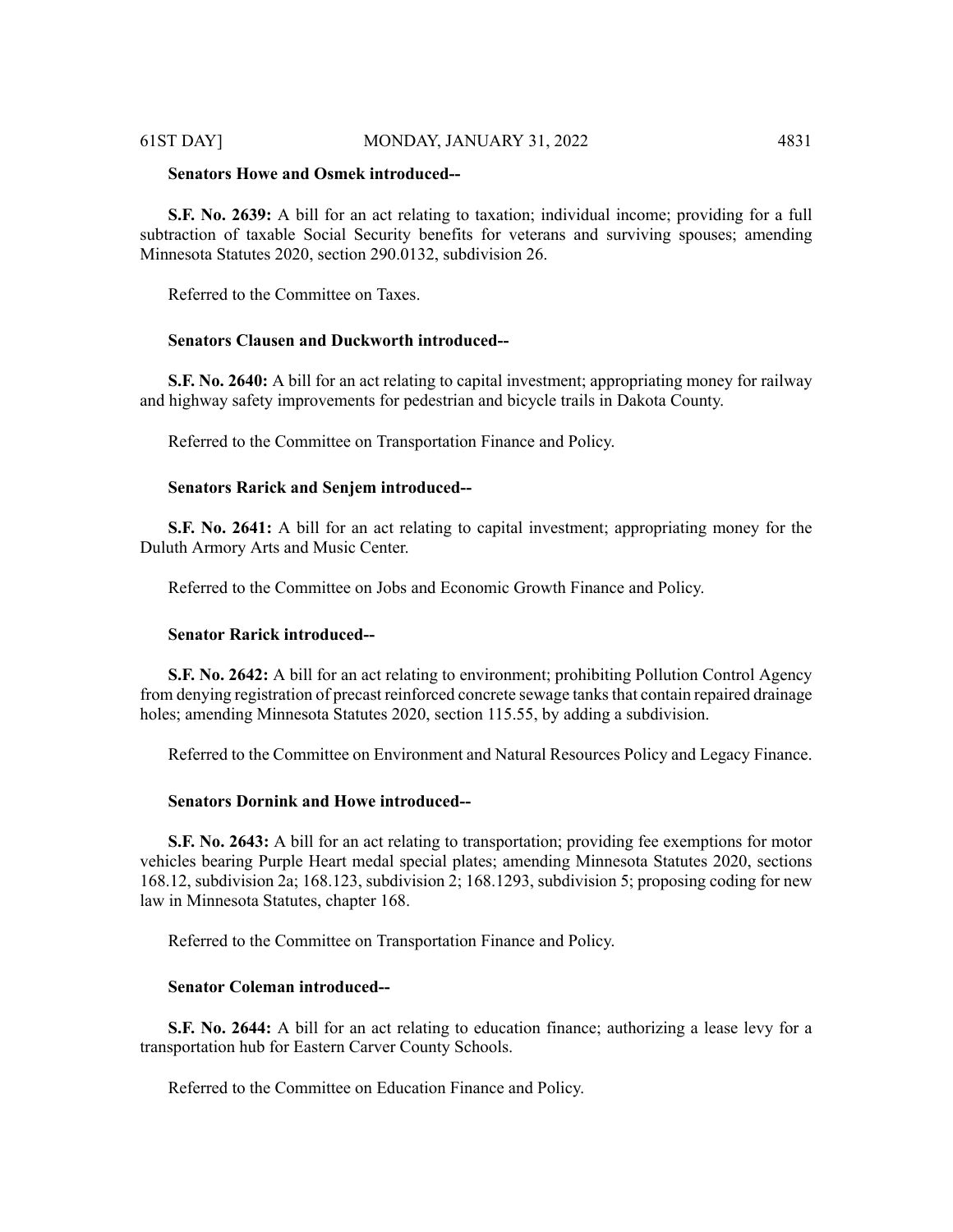# **Senator Coleman introduced--**

**S.F. No. 2645:** A bill for an act relating to capital investment; appropriating money for expanded wastewater treatment facility capacity in the city of New Germany; authorizing the sale and issuance of state bonds.

Referred to the Committee on Capital Investment.

#### **Senator Coleman introduced--**

**S.F. No. 2646:** A bill for an act relating to capital investment; appropriating money for wastewater treatment facility improvements in Cologne; authorizing the sale and issuance of state bonds.

Referred to the Committee on Capital Investment.

#### **Senator Coleman introduced--**

**S.F. No. 2647:** A bill for an act relating to transportation; amending membership of the local road improvement program advisory committee; amending Minnesota Statutes 2020, section 174.52, subdivision 3.

Referred to the Committee on Local Government Policy.

# **Senator Coleman introduced--**

**S.F. No. 2648:** A bill for an act relating to public safety; amending the definition of qualified domestic violence-related offenses to include additional crimes; amending Minnesota Statutes 2021 Supplement, section 609.02, subdivision 16.

Referred to the Committee on Judiciary and Public Safety Finance and Policy.

#### **Senators Coleman and Housley introduced--**

**S.F. No. 2649:** A bill for an act relating to motor vehicles; establishing Minnesota Vikings Foundation special license plates; appropriating money; proposing coding for new law in Minnesota Statutes, chapter 168.

Referred to the Committee on Transportation Finance and Policy.

# **Senator Murphy introduced--**

**S.F. No. 2650:** A bill for an act relating to economic development; authorizing payments for frontline workers whose work put them at risk of contracting COVID-19 during peacetime emergency; classifying data; requiring a report; appropriating money.

Referred to the Committee on Jobs and Economic Growth Finance and Policy.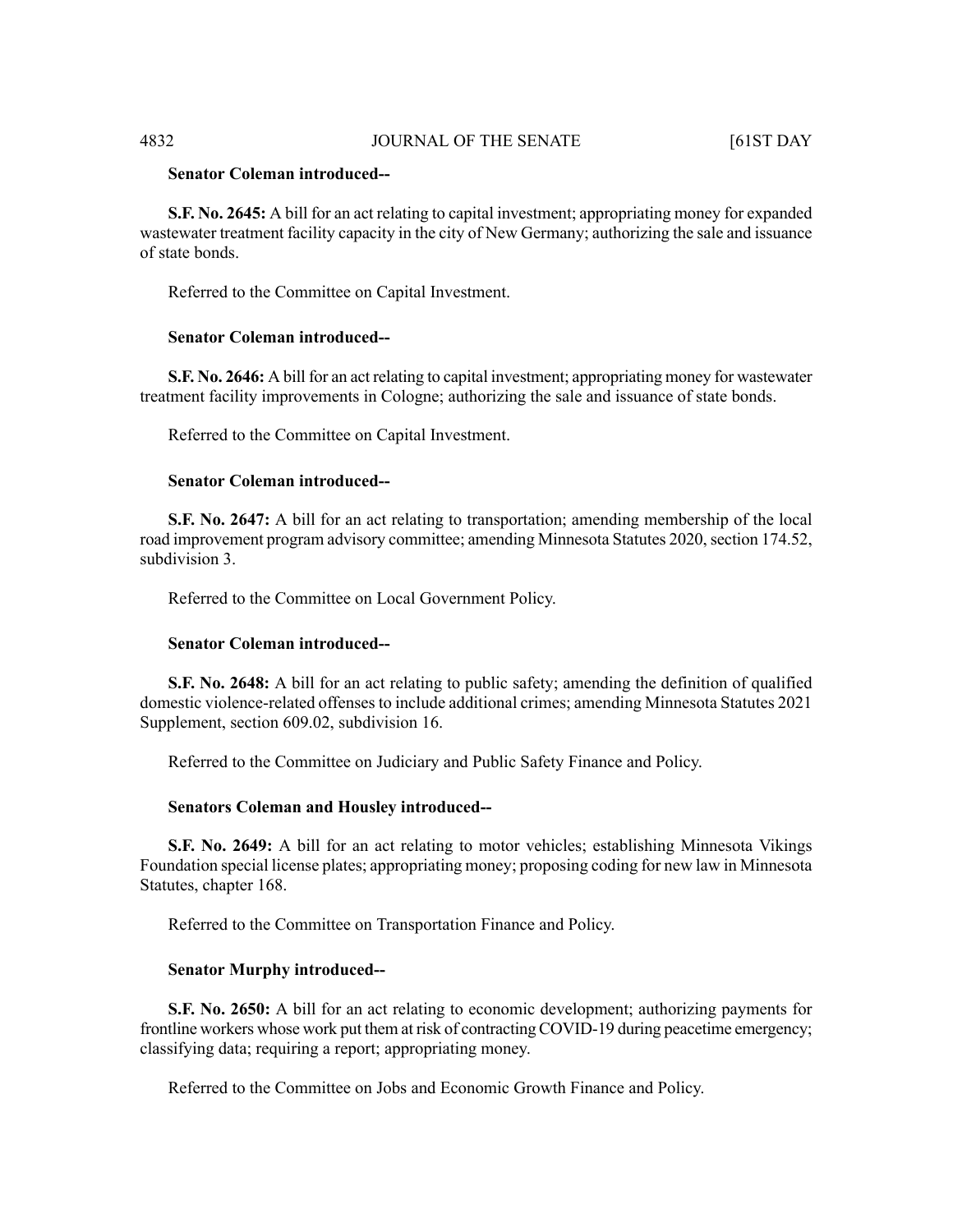# **Senator Dornink introduced--**

**S.F. No. 2651:** A bill for an act relating to capital investment; appropriating money for wastewater treatment facility improvements in the city of Albert Lea; authorizing the sale and issuance of state bonds.

Referred to the Committee on Capital Investment.

# **Senator Dornink introduced--**

**S.F. No. 2652:** A bill for an act relating to capital investment; appropriating money for facilities for the Future of Advanced Agriculture Research in Minnesota; authorizing the issuance of state bonds.

Referred to the Committee on Capital Investment.

#### **Senator Dornink introduced--**

**S.F. No. 2653:** A bill for an act relating to capital investment; appropriating money for improvements at Riverland Community College; authorizing the sale and issuance of state bonds.

Referred to the Committee on Capital Investment.

# **Senator Coleman introduced--**

**S.F. No. 2654:** A bill for an act relating to public safety; modifying residency provisions for certain level III predatory offenders; amending Minnesota Statutes 2020, section 244.052, subdivision 4a.

Referred to the Committee on Judiciary and Public Safety Finance and Policy.

#### **Senator Coleman introduced--**

**S.F. No. 2655:** A bill for an act relating to public safety; prohibiting certain risk level III predatory offenders from being released directly to unsupervised settings if proper advance notice has not been given to the local law enforcement agency; amending Minnesota Statutes 2020, section 244.052, subdivision 4.

Referred to the Committee on Judiciary and Public Safety Finance and Policy.

# **Senator Coleman introduced--**

**S.F. No. 2656:** A bill for an act relating to public safety; authorizing local units of government to regulate the placement of certain level III predatory offenders within their communities; amending Minnesota Statutes 2020, section 244.052, subdivision 4a.

Referred to the Committee on Judiciary and Public Safety Finance and Policy.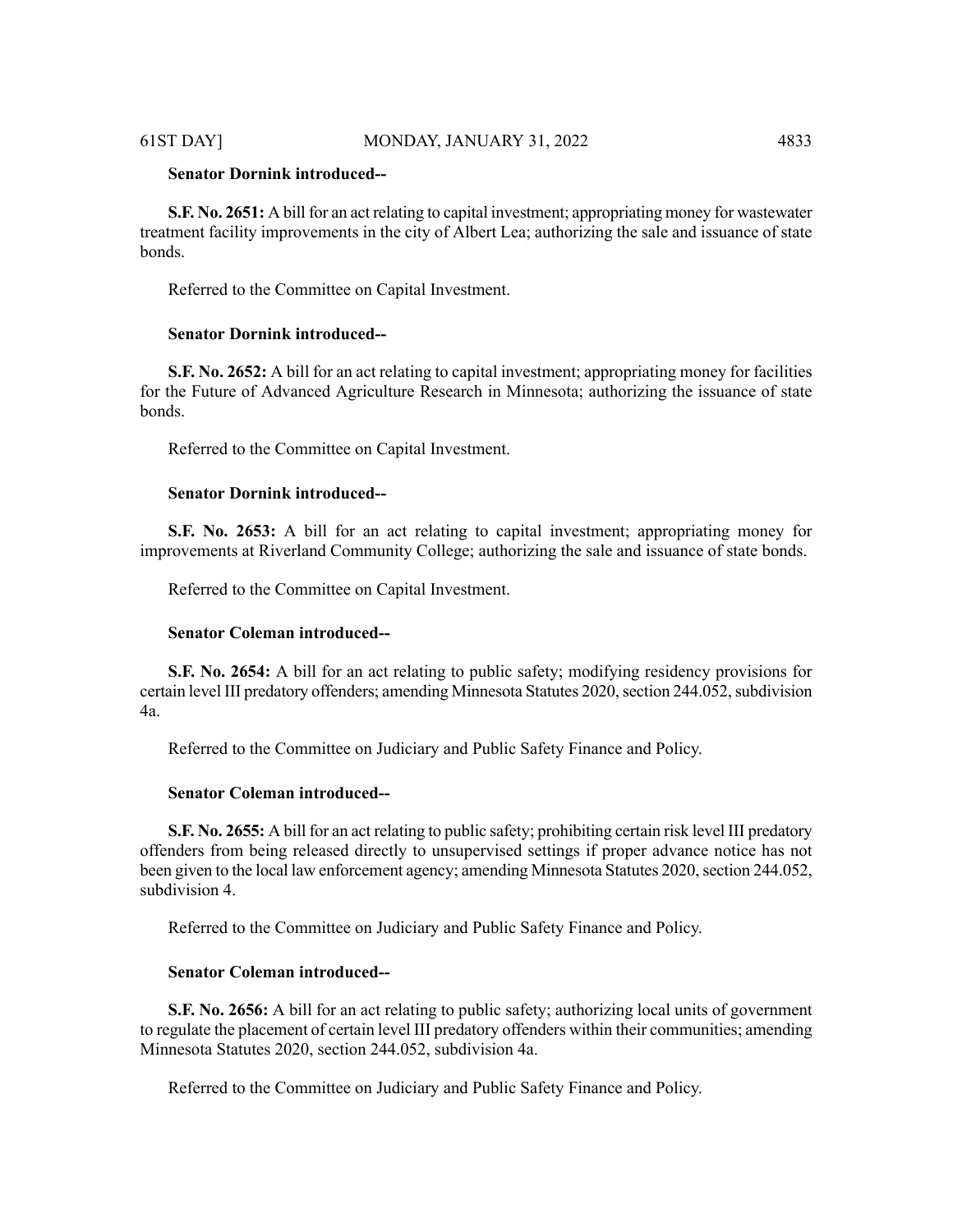# **Senator Coleman introduced--**

**S.F.** No. 2657: A bill for an act relating to public safety; requiring that level III predatory offenders be subject to electronic surveillance while under community correctional supervision; appropriating money; amending Minnesota Statutes 2020, section 244.05, subdivision 6.

Referred to the Committee on Judiciary and Public Safety Finance and Policy.

#### **Senator Coleman introduced--**

**S.F. No. 2658:** A bill for an act relating to capital investment; appropriating money for the City Square West redevelopment project in the city of Chaska; authorizing the sale and issuance of state bonds.

Referred to the Committee on Capital Investment.

# **Senators Clausen and Duckworth introduced--**

**S.F. No. 2659:** A bill for an act relating to capital investment; appropriating money for railway and highway safety improvements for pedestrian and bicycle trails in Dakota County; authorizing the sale and issuance of state bonds.

Referred to the Committee on Capital Investment.

#### **Senator Klein introduced--**

**S.F. No. 2660:** A bill for an act relating to capital investment; appropriating money for Oheyawahe (Pilot Knob) in Mendota Heights; authorizing the sale and issuance of state bonds.

Referred to the Committee on Capital Investment.

# **Senator Klein introduced--**

**S.F. No. 2661:** A bill for an act relating to capital investment; appropriating money for improvements on the Inver Hills Community College campus; authorizing the sale and issuance of state bonds.

Referred to the Committee on Capital Investment.

#### **Senator Draheim introduced--**

**S.F. No. 2662:** A bill for an act relating to motor vehicles; establishing Minnesota hockey special license plates; appropriating money; proposing coding for new law in Minnesota Statutes, chapter 168.

Referred to the Committee on Transportation Finance and Policy.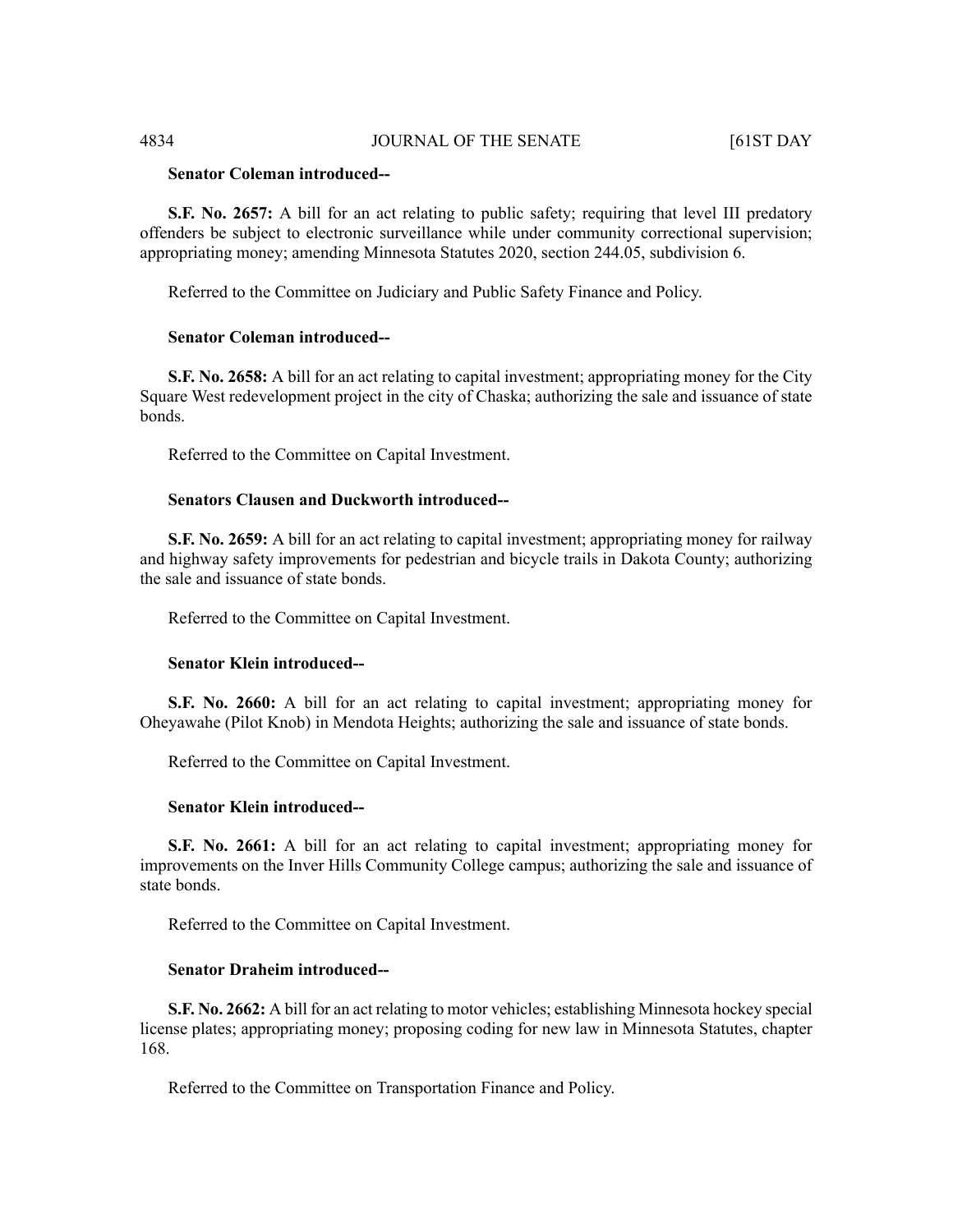# **Senator Draheim introduced--**

**S.F. No. 2663:** A bill for an act relating to education finance; appropriating money for small school district disability access grants.

Referred to the Committee on Education Finance and Policy.

# **Senator Draheim introduced--**

**S.F. No. 2664:** A bill for an act relating to natural resources; exempting paddleboards from watercraft licensure requirements; amending Minnesota Statutes 2020, sections 86B.301, subdivision 2; 86B.415, subdivision 1a.

Referred to the Committee on Environment and Natural Resources Policy and Legacy Finance.

# **Senators Draheim and Osmek introduced--**

**S.F. No. 2665:** A bill for an act relating to unemployment; replenishing the unemployment trust fund; freezing the unemployment base tax rate, assessment, and taxable wage bases; excluding COVID-19 related claims from the employer experience rating from certain calendar years; appropriating money.

Referred to the Committee on Jobs and Economic Growth Finance and Policy.

#### **Senators Benson, Chamberlain, Dornink, and Duckworth introduced--**

**S.F. No. 2666:** A bill for an act relating to education; requiring class syllabi for kindergarten through grade 12 classes; amending Minnesota Statutes 2020, section 120B.20.

Referred to the Committee on Education Finance and Policy.

# **Senator Dziedzic introduced--**

**S.F. No. 2667:** A bill for an act relating to capital investment; appropriating money for expansion of the Minneapolis Emergency Operations Center and Fire Training Facility; authorizing the sale and issuance of state bonds.

Referred to the Committee on Capital Investment.

### **Senators Wiger, Pappas, and Marty introduced--**

**S.F. No. 2668:** A bill for an act relating to capital investment; appropriating money for improvements to Gibbs Farm Museum: Pathways to Dakota and Pioneer Life; authorizing the sale and issuance of state bonds.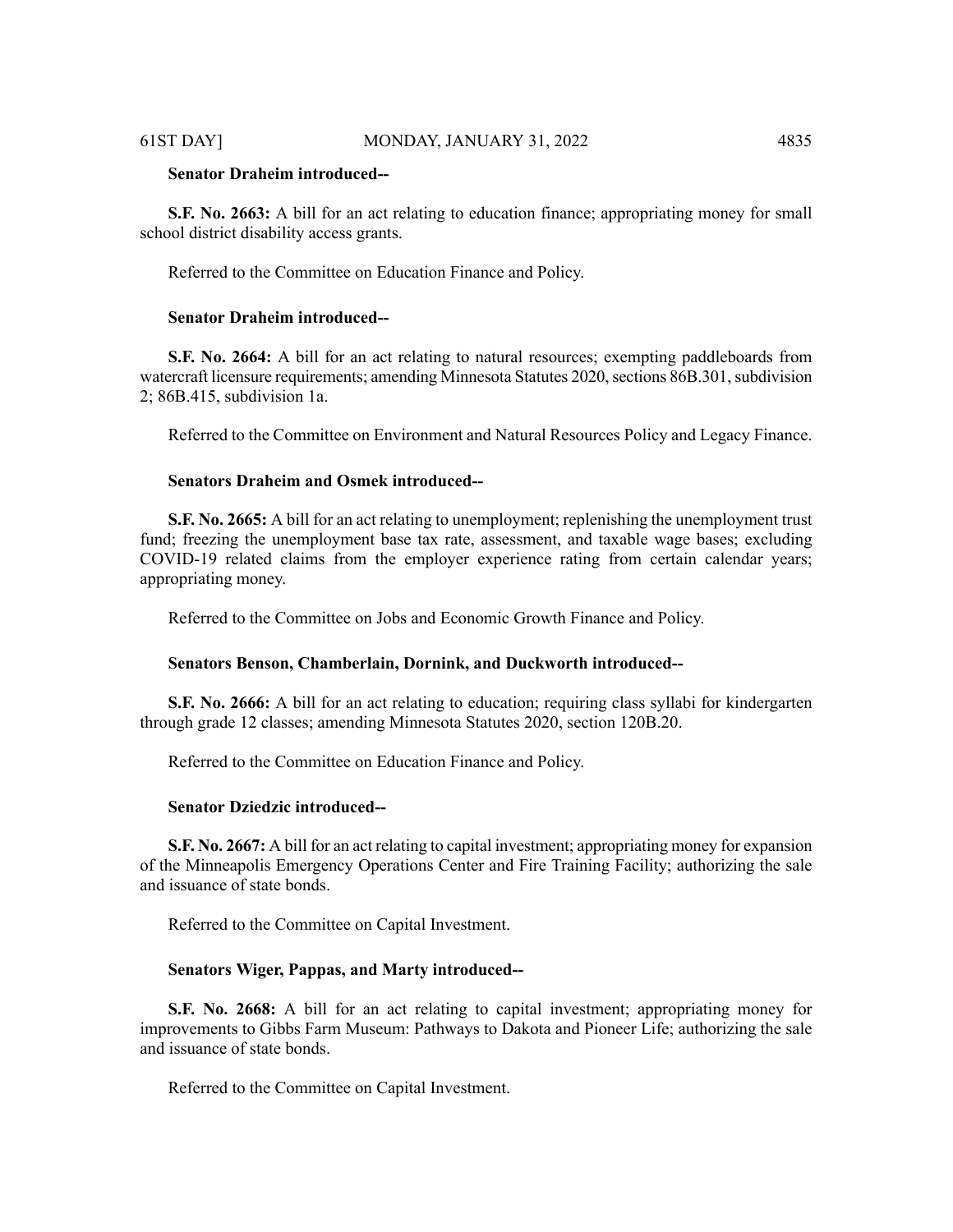### 4836 JOURNAL OF THE SENATE [61ST DAY

#### **Senators Limmer and Kiffmeyer introduced--**

**S.F. No. 2669:** A bill for an act relating to crime; providing for classified employees of the Minnesota Sentencing Guidelines Commission; amending Minnesota Statutes 2020, section 244.09, subdivision 10.

Referred to the Committee on Judiciary and Public Safety Finance and Policy.

# **Senators Howe and Westrom introduced--**

**S.F. No. 2670:** A bill for an act relating to public safety; establishing a statewide public safety radio communication system equipment grant program; appropriating money.

Referred to the Committee on Judiciary and Public Safety Finance and Policy.

# **Senator Limmer introduced--**

**S.F. No. 2671:** A bill for an act relating to taxation; individual income; allowing an unlimited Social Security subtraction; amending Minnesota Statutes 2020, section 290.0132, subdivision 26.

Referred to the Committee on Taxes.

# **Senators Limmer, Mathews, Housley, and Ingebrigtsen introduced--**

**S.F. No. 2672:** A bill for an act relating to public safety; providing for senate confirmation of certain members of the Minnesota Sentencing Guidelines Commission; amending Minnesota Statutes 2020, section 244.09, subdivisions 2, 3.

Referred to the Committee on Judiciary and Public Safety Finance and Policy.

# **Senators Limmer, Chamberlain, Ingebrigtsen, and Mathews introduced--**

**S.F. No. 2673:** A bill for an act relating to public safety; prohibiting courts from sentencing a person without regard to the mandatory minimum sentence applicable to certain designated crimes involving firearms; amending Minnesota Statutes 2020, section 609.11, subdivision 8.

Referred to the Committee on Judiciary and Public Safety Finance and Policy.

#### **Senator Senjem introduced--**

**S.F. No. 2674:** A bill for an act relating to human services; modifying intensive residential treatment services; appropriating money; amending Minnesota Statutes 2020, section 256B.0622, subdivision 5a; Minnesota Statutes 2021 Supplement, section 245I.23, subdivision 19.

Referred to the Committee on Human Services Reform Finance and Policy.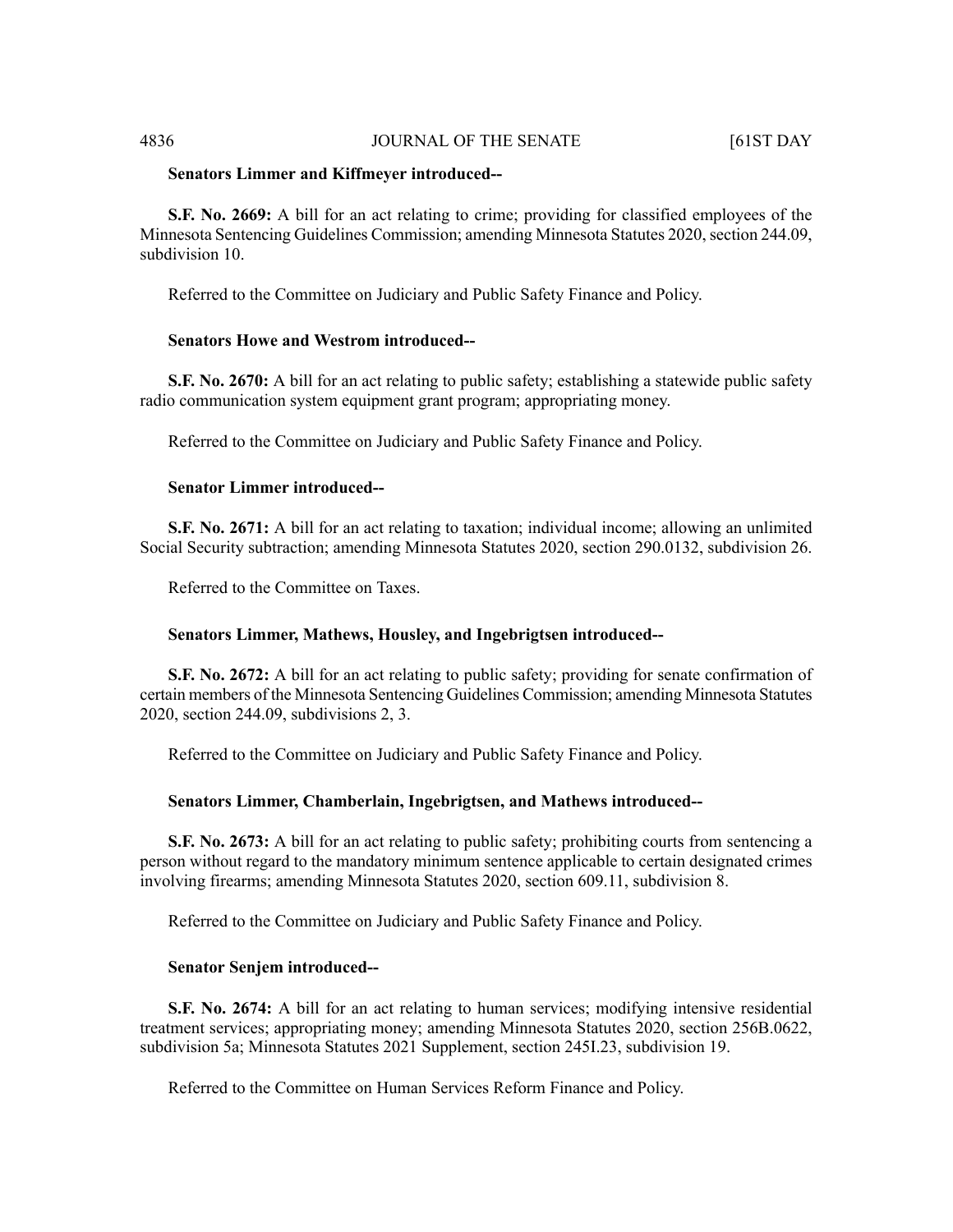# **Senator Dziedzic introduced--**

**S.F. No. 2675:** A bill for an act relating to capital investment; appropriating money for capital improvements to the Northrup King Building.

Referred to the Committee on Jobs and Economic Growth Finance and Policy.

# **Senator Dibble introduced--**

**S.F. No. 2676:** A bill for an act relating to transit; requiring the legislative auditor to conduct a special review of specified aspects of the Southwest light rail transit project; appropriating money.

Referred to the Committee on Transportation Finance and Policy.

# **Senator Pratt introduced--**

**S.F. No. 2677:** A bill for an act relating to unemployment; repaying unemployment insurance trust fund loans; replenishing the unemployment insurance trust fund; appropriating money.

Referred to the Committee on Jobs and Economic Growth Finance and Policy.

# **Senators Duckworth and Benson introduced--**

**S.F. No. 2678:** A bill for an act relating to health occupations; allowing pharmacists to administer drugs through intramuscular and subcutaneous administration; allowing pharmacists to place drug monitoring devices; amending Minnesota Statutes 2020, section 151.01, subdivision 27.

Referred to the Committee on Health and Human Services Finance and Policy.

# **Senator Lang introduced--**

**S.F. No. 2679:** A bill for an act relating to public safety; amending the criminal statute of limitations for certain surreptitious intrusion cases; amending Minnesota Statutes 2021 Supplement, section 628.26.

Referred to the Committee on Judiciary and Public Safety Finance and Policy.

#### **Senator Lang introduced--**

**S.F. No. 2680:** A bill for an act relating to taxation; property; extending the application deadline for the disabled veterans' homestead market value exclusion for certain qualifying spouses; amending Minnesota Statutes 2021 Supplement, section 273.13, subdivision 34.

Referred to the Committee on Taxes.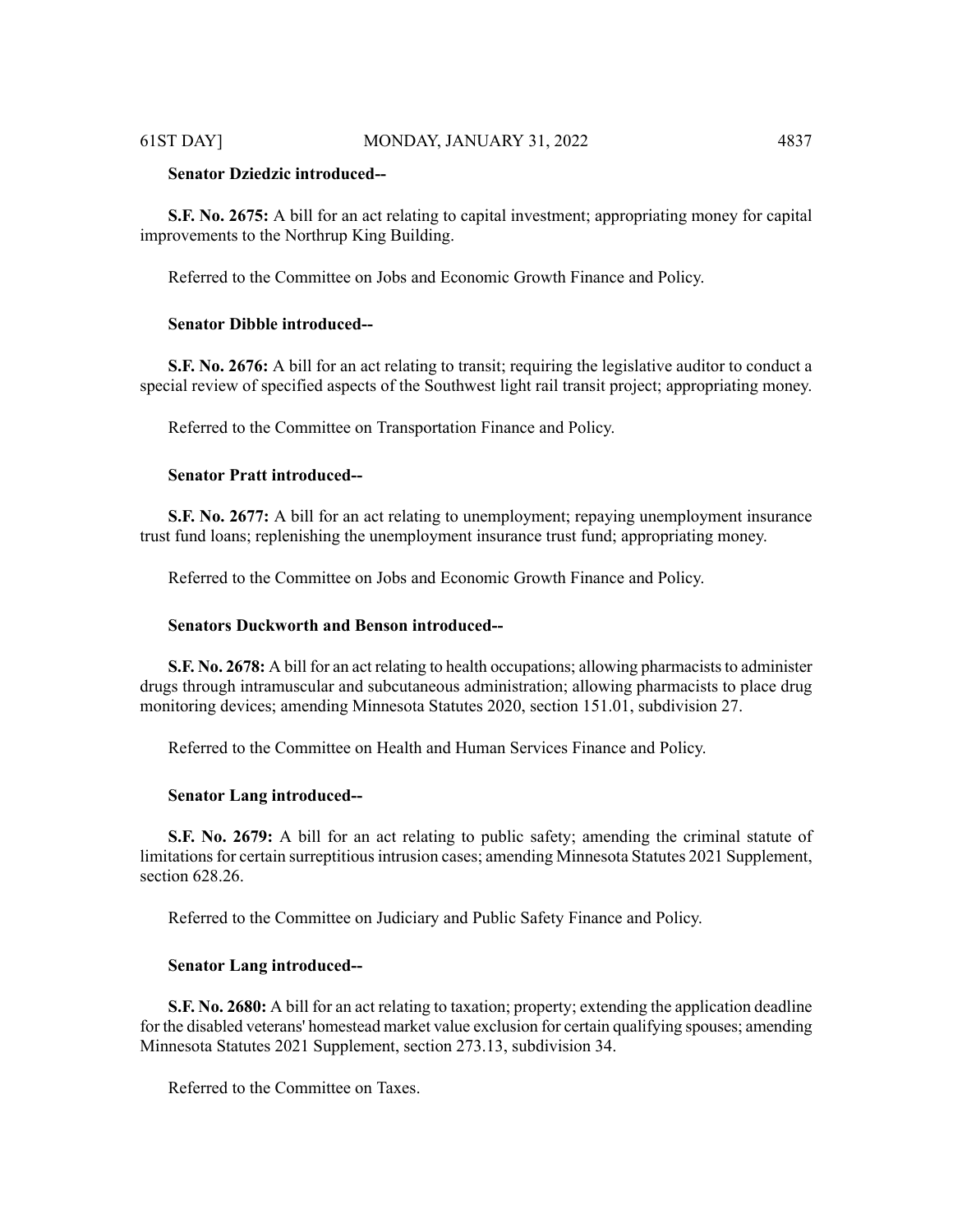#### **Senator Lang introduced--**

**S.F. No. 2681:** A bill for an act relating to taxation; property; extending the application deadline for the disabled veterans' homestead market value exclusion for certain qualifying spouses; amending Minnesota Statutes 2021 Supplement, section 273.13, subdivision 34.

Referred to the Committee on Taxes.

#### **Senators Senjem and Dziedzic introduced--**

**S.F. No. 2682:** A bill for an act relating to capital investment; appropriating money for a chemistry undergraduate teaching laboratory at the University of Minnesota, Twin Cities campus; authorizing the sale and issuance of state bonds.

Referred to the Committee on Capital Investment.

# **MOTIONS AND RESOLUTIONS - CONTINUED**

Senator Clausen moved that the name of Senator Isaacson be added as a co-author to S.F. No. 101. The motion prevailed.

Senator Champion moved that the name of Senator Dziedzic be added as a co-author to S.F. No. 403. The motion prevailed.

Senator Pratt moved that the name of Senator Benson be added as a co-author to S.F. No. 653. The motion prevailed.

Senator Murphy moved that the name of Senator Dziedzic be added as a co-author to S.F. No. 794. The motion prevailed.

Senator Newton moved that the name of Senator Dziedzic be added as a co-author to S.F. No. 822. The motion prevailed.

Senator Nelson moved that the name of Senator Klein be added as a co-author to S.F. No. 990. The motion prevailed.

Senator Torres Ray moved that the name of Senator Isaacson be added as a co-author to S.F. No. 1048. The motion prevailed.

Senator Ingebrigtsen moved that the name of Senator Koran be added as a co-author to S.F. No. 1220. The motion prevailed.

Senator Osmek moved that the name of Senator Koran be added as a co-author to S.F. No. 1240. The motion prevailed.

Senator Rosen moved that the name of Senator Bigham be added as a co-author to S.F. No. 1279. The motion prevailed.

Senator Housley moved that the name of Senator Port be added as a co-author to S.F. No. 1282. The motion prevailed.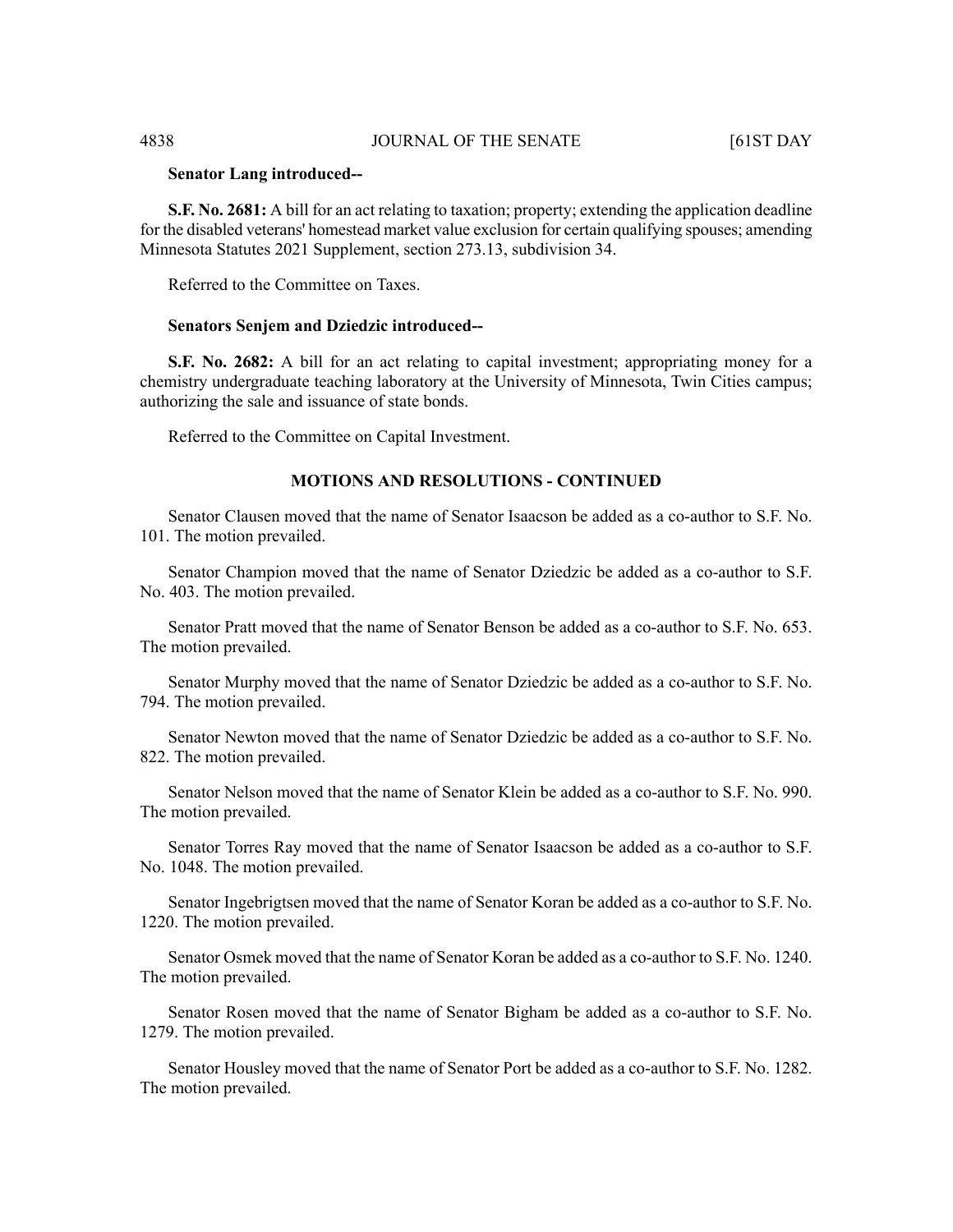Senator Dziedzic moved that the name of Senator Dibble be added as a co-author to S.F. No. 1341. The motion prevailed.

Senator Newman moved that the name of Senator Duckworth be added as a co-author to S.F. No. 1365. The motion prevailed.

Senator Koran moved that the names of Senators Draheim and Eaton be added as co-authors to S.F. No. 1873. The motion prevailed.

Senator Port moved that her name be stricken as chief author, shown as a co-author, and the name of Senator Duckworth be added as chief author to S.F. No. 2011. The motion prevailed.

Senator Duckworth moved that the name of Senator Coleman be added as a co-author to S.F. No. 2057. The motion prevailed.

Senator Housley moved that the name of Senator Clausen be added as a co-author to S.F. No. 2267. The motion prevailed.

Senator Koran moved that the name of Senator Pratt be added as a co-author to S.F. No. 2356. The motion prevailed.

Senator Kent moved that the name of Senator Dziedzic be added as a co-author to S.F. No. 2383. The motion prevailed.

Senator Housley moved that the name of Senator Rarick be added as a co-author to S.F. No. 2400. The motion prevailed.

#### **Senator Murphy introduced --**

**Senate Resolution No. 73:** A Senate resolution honoring Brainerd High School football coach Ron Stolski on his retirement.

Referred to the Committee on Rules and Administration.

# **Senator Anderson introduced --**

**Senate Resolution No. 74:** A Senate resolution congratulating Monica Loch of Maple Lake on her 100th birthday.

Referred to the Committee on Rules and Administration.

#### **Senators Newman and Hoffman introduced --**

**Senate Resolution No. 75:** A Senate resolution recognizing the creation of the Taiwan Friendship Caucus in the Minnesota Legislature.

Referred to the Committee on Rules and Administration.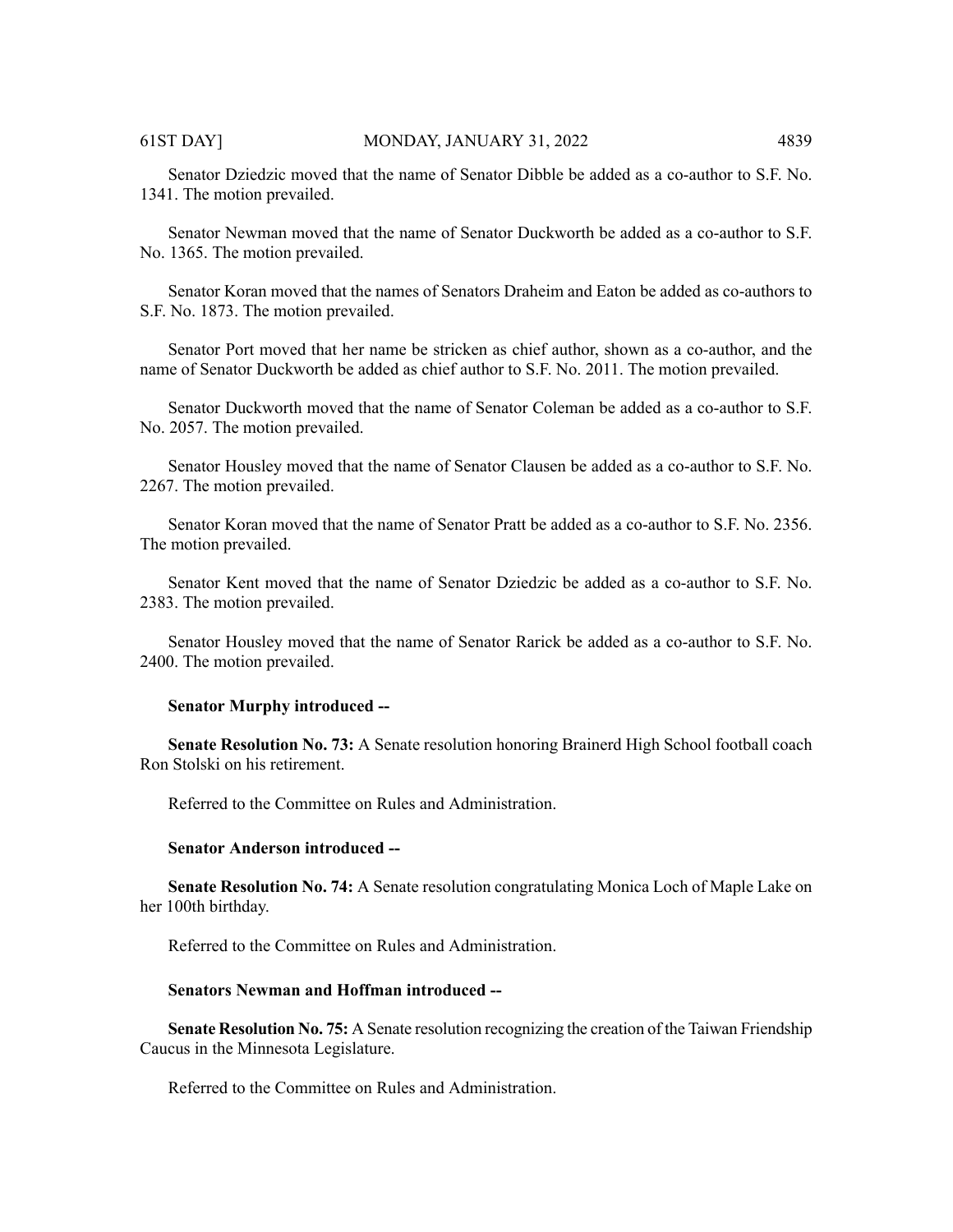#### **Senator Kiffmeyer introduced --**

**Senate Resolution No. 76:** A Senate resolution congratulating Jordan Ferry of St. Michael, Minnesota, for earning the rank of Eagle Scout.

Referred to the Committee on Rules and Administration.

# **Senator Kiffmeyer introduced --**

**Senate Resolution No. 77:** A Senate resolution congratulating Addison Walz of Albertville, Minnesota, for earning the rank of Eagle Scout.

Referred to the Committee on Rules and Administration.

# **Senator Kiffmeyer introduced --**

**Senate Resolution No. 78:** A Senate resolution congratulating Zachary Balken of St. Michael, Minnesota, for earning the rank of Eagle Scout.

Referred to the Committee on Rules and Administration.

#### **Senator Kiffmeyer introduced --**

**Senate Resolution No. 79:** A Senate resolution congratulating Dylan Balken of St. Michael, Minnesota, for earning the rank of Eagle Scout.

Referred to the Committee on Rules and Administration.

#### **Senator Kiffmeyer introduced --**

**Senate Resolution No. 80:** A Senate resolution congratulating Max Otte of St. Michael, Minnesota, for earning the rank of Eagle Scout.

Referred to the Committee on Rules and Administration.

# **Senator Bigham introduced --**

**Senate Resolution No. 81:** A Senate resolution honoring Emily's Bakery and Deli in Hastings.

Referred to the Committee on Rules and Administration.

# **Senator Nelson introduced --**

**Senate Resolution No. 82:** A Senate resolution congratulating Sarah Strauss of Rochester, Minnesota, for receiving the Girl Scout Gold Award.

Referred to the Committee on Rules and Administration.